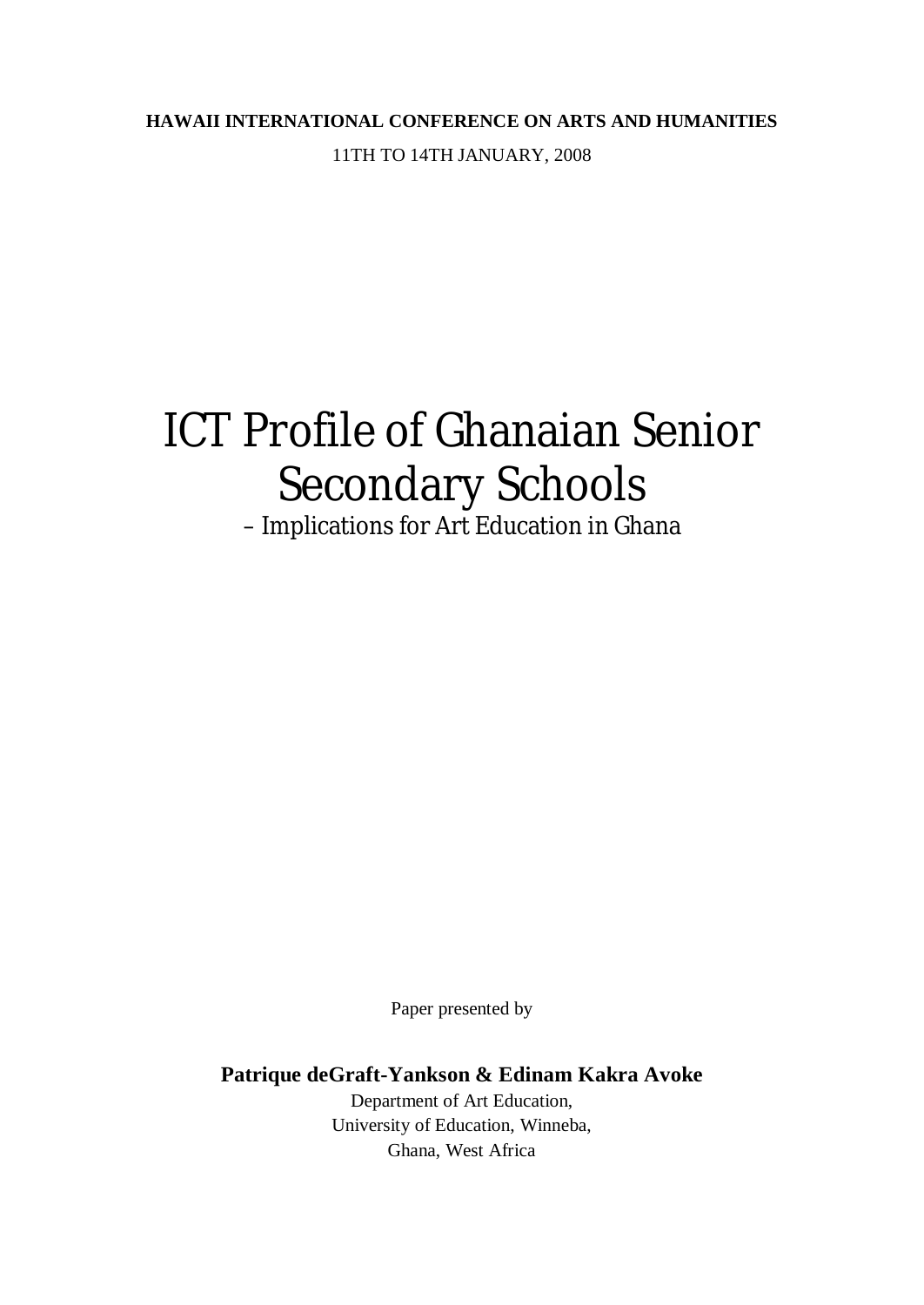# **ICT Profile of Ghanaian Senior Secondary Schools**

– Implications for Art Education in Ghana

#### **Abstract**

Integration of computers into the Ghanaian school curriculum has become widespread in the country's senior and some junior secondary schools. Despite its numerous benefits, however, there are considerable concerns regarding whether School ICT programmes are indeed serving their intended purpose of exposing students to the technological tools that would enhance skill acquisition and promote mastery over subject matter. The paper begins with an examination of the knowledge base of art teachers and views of heads of schools about ICT and art education. It also explores the educational goals of existing ICT progarmmes in Ghanaian Senior Secondary Schools which focus on conventional computing that only enables students to use a narrow range of software that have very little benefit for the Visual Art student in particular. The outcome of the investigations formed the rationale for an intervention meant to expose art students to relevant basic skills that are required to develop their computer literacy skills beyond word processing, ultimately developing their creative thinking skills through information technology. This paper is a presentation on the nature of ICT programmes in the secondary schools and the outcome of the intervention designed to expose students to the appropriate use of ICT in Art Education. The results from the execution of the designed intervention suggest a proper attention to the entire idea of ICT in Ghanaian schools, since it is of tremendous enhancement not only for the teaching and learning of art, but all the subjects studied at the senior secondary school level.

# *INTRODUCTION*

#### **Background to the Study**

All over the world, institutions and structures are changing as a result of access to increased amounts of information (Kelly, 1998). For education to really prepare students for success, educators have a responsibility to teach students how to use technology to solve problems in the various fields of study. In a subject like visual art, there is a need to develop an ICT programme which looks at art as an evolving and technologically driven field.

There are two very strong reasons for incorporating technology in the teaching and learning of art. One is the current push toward school and curriculum reform in order to meet the changing needs of our society (Gooden, 1996), the tools for which changes technology provides. The second is the responsibility of educational institutions to provide all students with the skills to compete in a global, technological economy.

#### **Statement of the Problem**

The current rise in information and communication technology (ICT) provides new challenges to education. Information technology almost imposes an unconditional incorporation of ICT tools in the teaching and learning process as a means of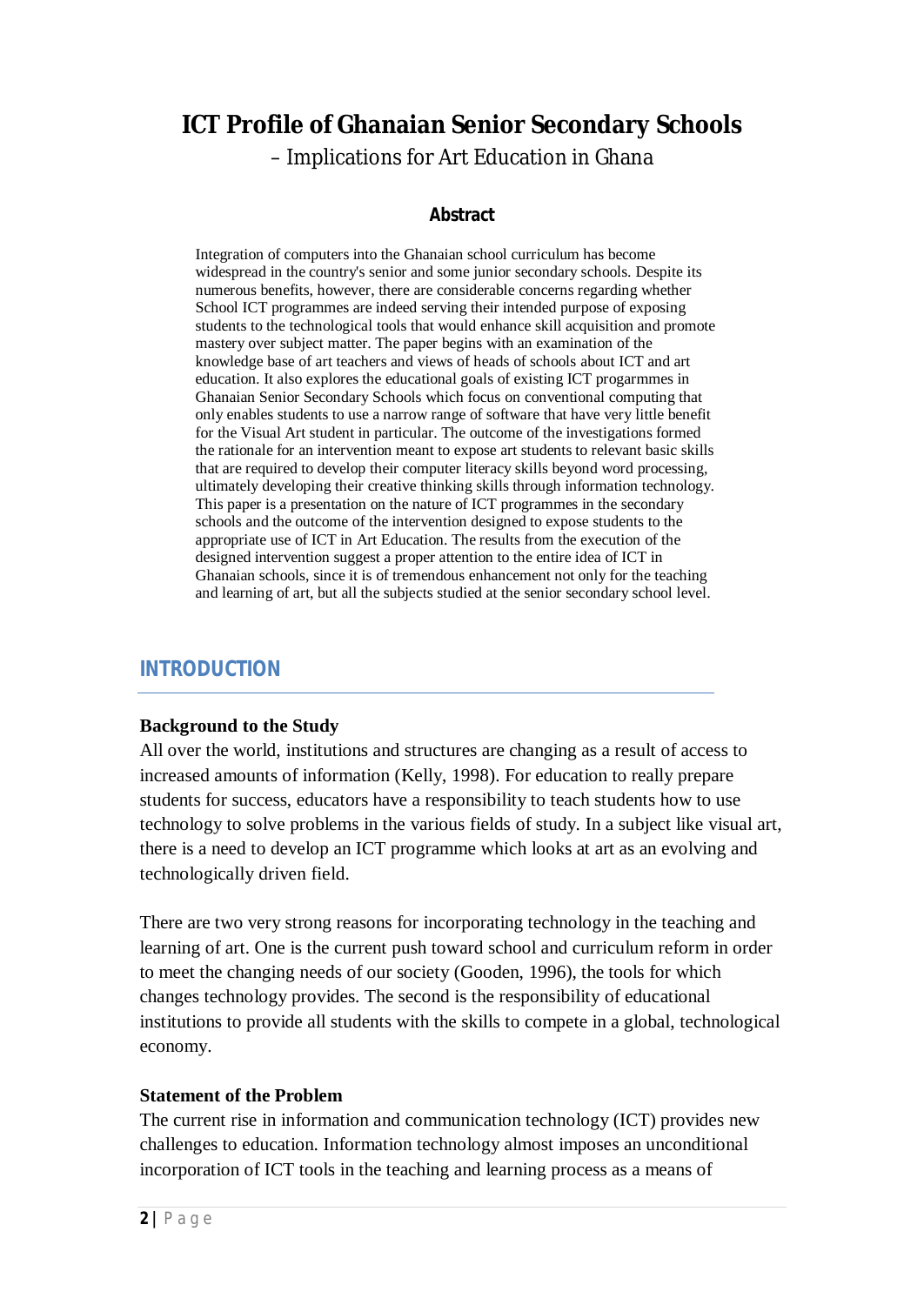preparing students to enter a job market where information technology is pervasive. Consequently, many senior secondary schools in Ghana have managed to acquire computers that are intended to enable them provide their students with basic knowledge and skills in the processing of information via computers.

Unfortunately, the emergence of ICT in Ghanaian secondary schools seem to lack definite goals for teaching and learning and is happening so independently that the extent to which its introduction is benefiting education of the students is uncertain. Apart from using it for 'keyboarding' classes, ICTs hardly affect the teaching and learning of any particular subject directly. In the schools where ICT is considered within the purview of science, the ICT centre becomes nominally part of the science laboratory and is highly under-utilized. Many subjects are therefore looked down upon in matters related to information technology, with art being the most affected. The attempt to introduce ICT into Ghanaian senior schools over the past few years is far from making any meaningful impact in the teaching and learning process. Though the idea of ICT in education has been fully endorsed by policy makers, educators, teachers and many others, it is interesting that so much of its potential is not only unrealised but apparently unrecognised, particularly in what has traditionally been viewed as the creative area of the curriculum – art and vocational skills.

As far as Art Education is concerned, this trend is indeed a great setback in education of the future artist considering the enormous and exciting scope of ICT in art teaching (Davies & Worall, 1997).

An exposure to the basic use of computers for art and the unique role the computer can play in the teaching and learning of art is therefore necessary to provide students with a much broader view of Information and Communication Technology.

#### **Research Questions**

The study sought to seek answers to the following research questions:

- 1 What is the knowledge base and awareness of art teachers in the use of ICT in art?
- 2. Do educational goals for ICT in senior secondary schools have consideration for the teaching and learning of visual art?
- 3. To what extent can ICT tools be used to support teaching of concepts and skills in Art in Ghanaian schools?

#### **Methodology**

The study was in two main phases. It was grounded mainly in the qualitative paradigm, but employed some interventional strategies at the second phase of the study.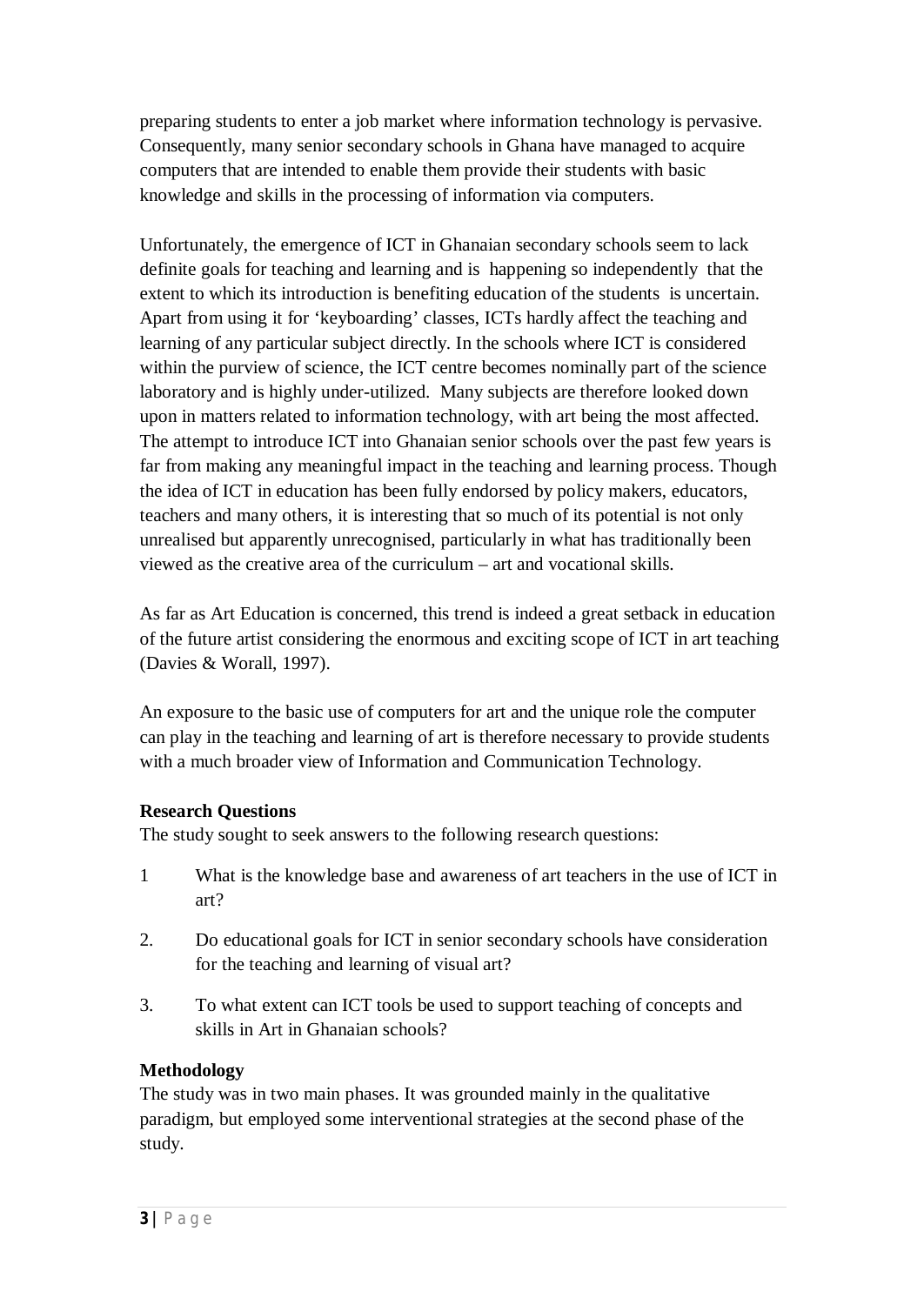#### **Gaining Access**

We made a formal request for entering into the schools, and further sort the consent of the participants to be involved in the study

#### **Population**

The primary population in this study consisted of senior secondary schools that have incorporated ICT into their curriculum.

#### **Sample and sampling**

Ten schools located in the Greater Accra, Central and the Ashanti Regions were selected for the study - four from the Central Region; four from the Greater Accra Region; and two from the Ashanti Region. The criteria for selection were: they run ICT programmes, and they were situated within the three regions that have most of Ghana's grade 'A' schools. This was necessitated by the fact that ICT is a new concept in Ghanaian schools, so it was just important that studies should be conducted in schools where ICT has been on their academic programme for some time.

# **Sampling Method**

The population under study was selected by the purposive sampling technique. This sampling procedure is appropriate on occasions when, based on previous knowledge of a population and the specific purpose of the research, investigators use personal judgment to select a sample. The researchers used their knowledge of the population to judge whether or not a particular sample will be representative (Fraenkel & Wallen 2000). Subjects were selected because of certain characteristics: the fact that they run ICT as well as Visual art programmes, and that some of them are connected to the Internet.

#### **Data collection**

The data collected during this study was to enable us to answer the research questions posed at the beginning of the study. The research generally focused on the subjective experience and perception of the research subjects in ICT. The researchers were the key instrument of data collection. Tools used included semi structured interviews, 'conversations', on-site visits and practical teaching to gather data for this study (Fraenkel & Wallen 2000). Additionally there was a document scrutiny of the curriculum and other ICT related materials.

Interviews conducted for the study were informal, and in the form of conversations with teachers, students and instructors of ICT in case study schools. They did not involve any specific type of sequence of questions or any particular form of questioning.

The interviews which were conducted personally by the researchers primarily sought to find out what was taught under ICT and whether the syllabus had any relevance to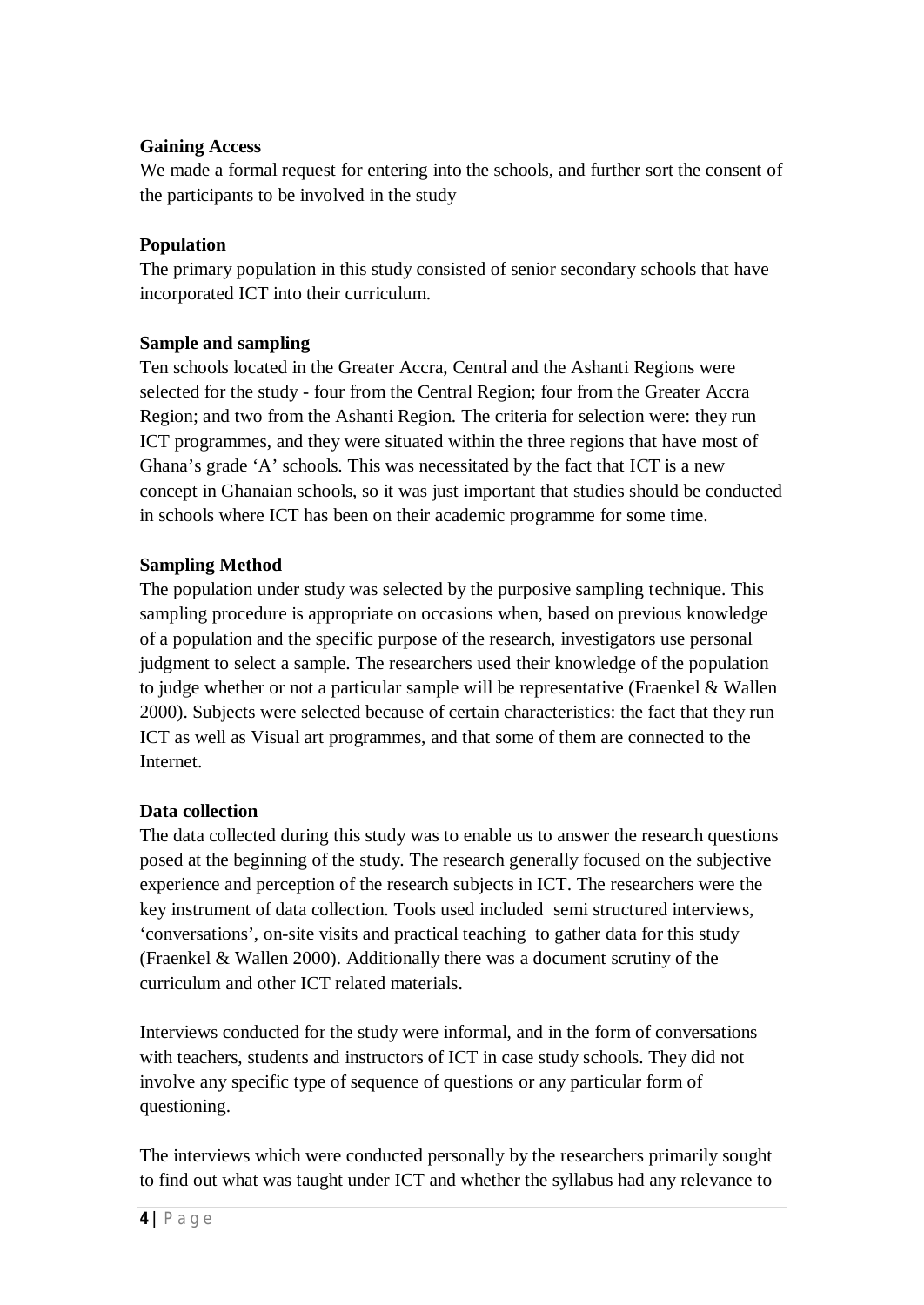the teaching of art subjects. Selected art students and teachers and some school heads were also interviewed to seek their opinion on the content of their ICT syllabus.

Heads of schools were interviewed on school's history on ICT establishments, supply of logistics, use as well related infrastructure goals. The computer instructor interviews were of more technical nature and it involved ICT resources and their usage.

# **Data Analysis**

Transcripts were generated from the semi-structured interviews and conversations. These were then coded and categorized for emerging themes. Maxwell suggests that the main categorizing strategy in qualitative research is coding (Maxwell, 1998). Where necessary verbatim expressions of the respondents were also used in order to report accurately what the participants had said.

# **Reporting of Results**

Results of the study are discussed in the light of the main themes emerging from the study. These included knowledge base of Visual Art teachers regarding ICT and ICT tools in supporting teaching and skills and educational goals of ICT and consideration for teaching and learning.

# *MAIN FINDINGS*

# **What is the knowledge base and awareness of art teachers in the use of ICT in art?**

For most of the visual art teachers interviewed, computers were seen as a set of tools availability which can provide a positive force that would not only promote teaching and learning of visual art, but can build up motivation and sense of worth for teachers and pupils.

Interestingly, most art teachers had little knowledge and skills in the use of computers

*I don't even know how to move the mouse or cat myself. How am I suppose to teach my students (Verbatim expression of an art teacher)*

Art teachers who have some flair in the use of ICT expressed a lot of concern about the way they are treated when it comes to ICT issues. Most school heads did not see where art teachers come in as far as ICT is concerned. For most of the heads interviewed, art teachers are supposed to be satisfied with the conventional art tools and materials available in their studios. A headteacher in one of the schools commented as follows: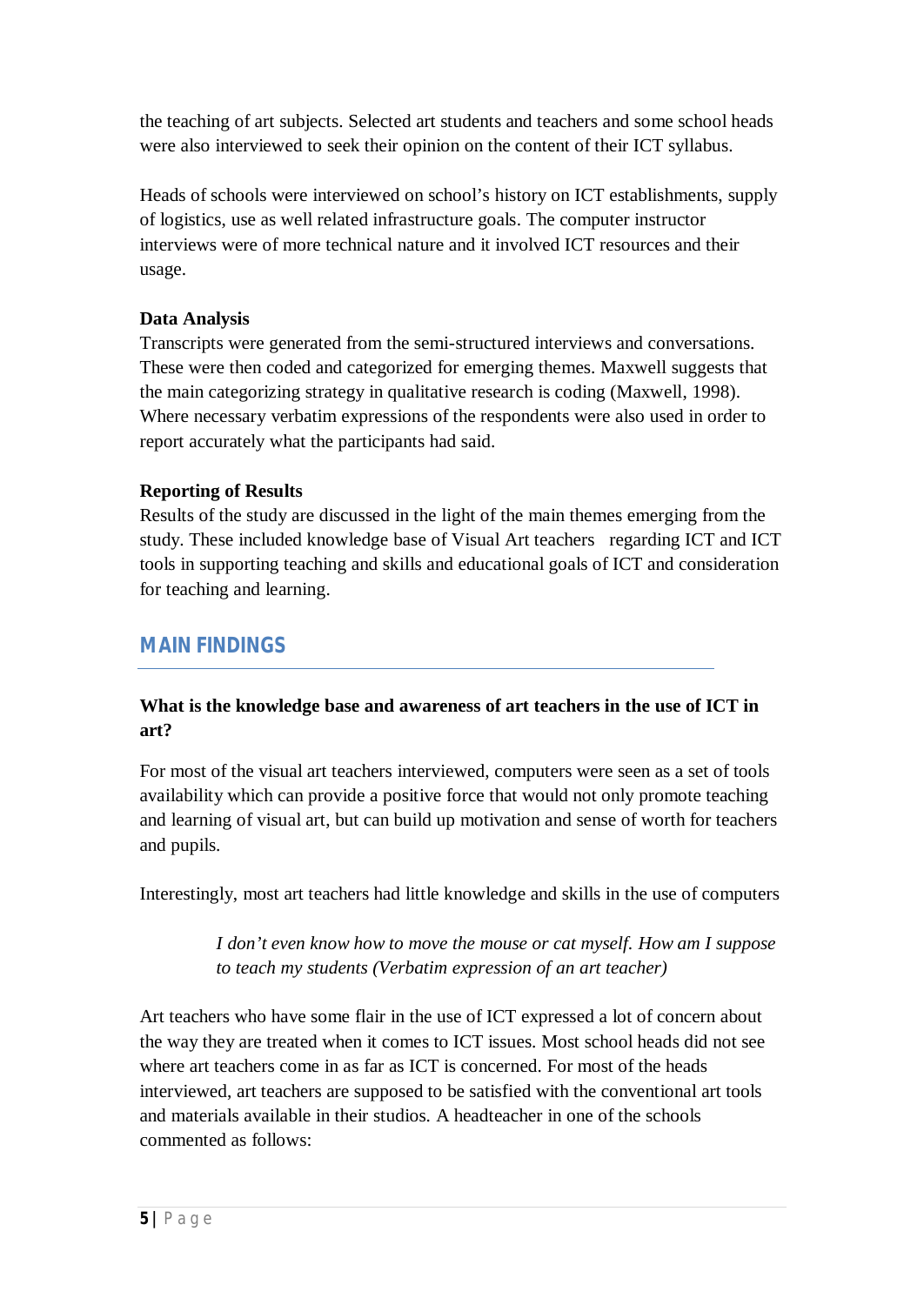*Computers are good but I think we should take our time because parents cannot even afford the traditional art tools and materials, let alone computers (Verbatim Comments of head teacher)*

From such comments it seems to be the case that the head teacher was unwilling to support the use of ICT by art teachers. Interestingly there was a lack of enthusiasm and support for the use of ICT in art by some teachers, whose view point was that ICT could not facilitate original works of art. One teacher for instance commented as follows

> *You can call it whatever you want, but I would be the last person to call a work generated on the computer as work of art. A painting without a brush and paint is to me, unthinkable (Verbatim expression of an art teacher)*

Another teacher who seemed exasperated by the support for ICT in art remarked

*You people [referring to the researchers [are bringing ICT into everything, and now into art. Very soon you would ask us to eat ICT (Comments from an art teacher)*

Besides, art teachers themselves were divided on the issue of acceptability of computer generated art works as 'authentic' works of art. Some, even though are fascinated about the numerous possibilities provided by the computer in art creation, were reluctant to adopt new teaching techniques. Thus a cross section of teacher were unwilling to embrace ICT in their classroom, owing to what was considered as too new a thing to learn

> *ICT is for children. I see students doing so many things on computers and admire them so much. For me however I am too old a dog to start learning new tricks (Verbatim expression of art teacher)*

Some of these teachers are content to stick to the old thing they learnt and would gladly describe themselves as BBC, a Ghanaian acronym meaning born before the time of computer, and therefore an unwillingness to learn about them, or rather a perceived inability in adjusting to the intricacies of ICT in art.

Interestingly, the use of ICT in the classrooms was quite popular among a section of art teachers, who showed eagerness in using it in their lessons. One teacher remarked as follows:

*I have been very reluctant to do anything manually by way of design or even writing since I learnt to use the computer. When possible, I even use it to teach some concepts in art (Verbatim expression of an art teacher)*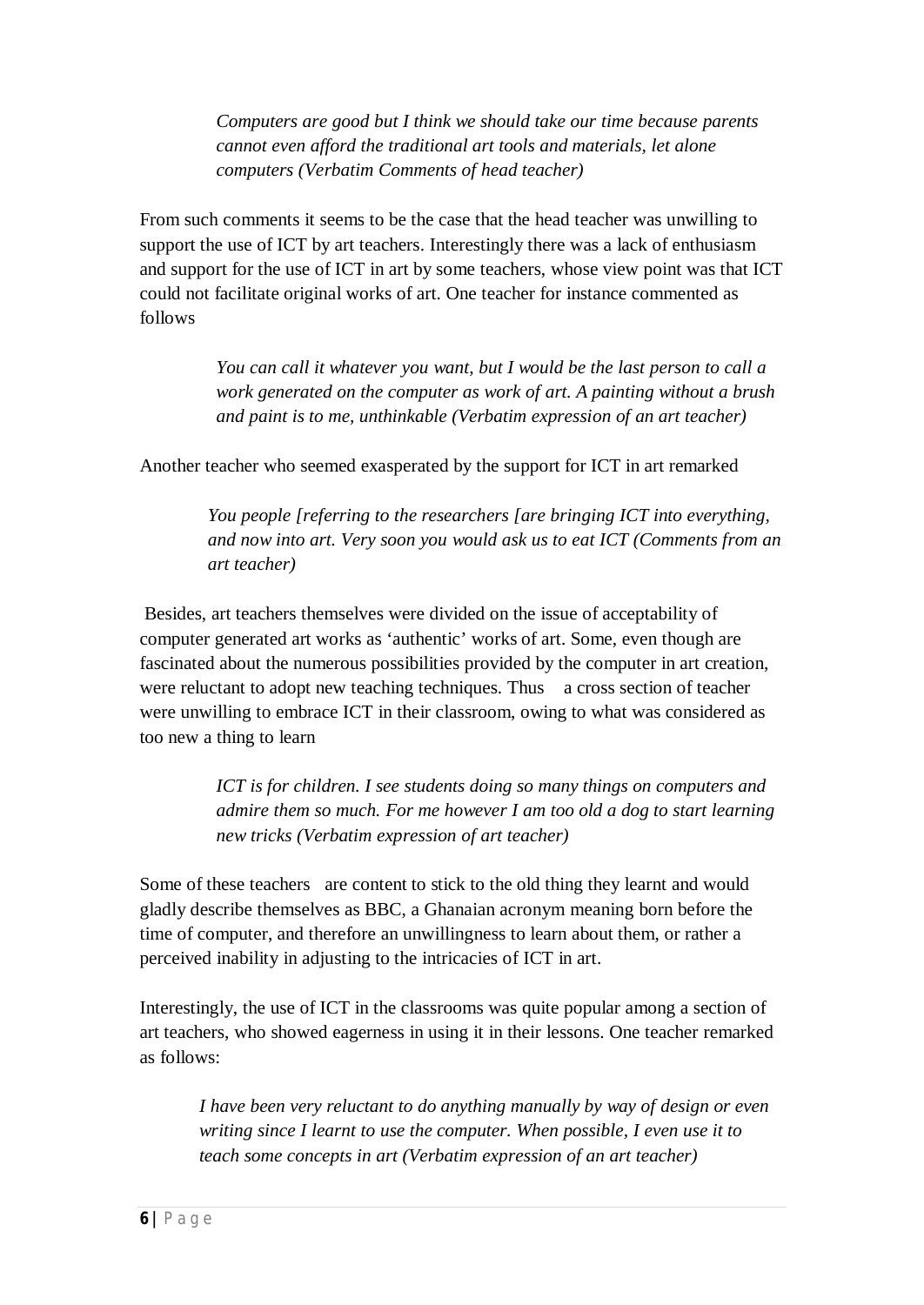In spite of the interest among some teacher in the use of ICT, low funding for education and unavailability of computers was hampering its widespread use in schools in Ghana. One of the teachers interviewed commented as follows:

> *ICT has come to serve as a modern tool for visual communication design…My only problem is accessibility as far as our economy is concerned (Art teacher)*

# **To what extent can ICT tools be used to support teaching of concepts and skills in Art in Ghanaian schools?**

This question was evaluated against the background of the potential of ICT in supporting the teaching of concepts and skills in art.

The following issues were explored, and they are discussed below

# **ICT Centres**

In all the 10 schools cited, evidence of responses to ICT involved creating an ICT centre, or dedicating a building to house computers and peripherals. Students were being taken to these facilities when work with computers was needed. These buildings are called Computer centres, IT centres or Computer Laboratories/rooms.

# **Resources Available to schools**

The primary determinants of the quality of ICT usage in Ghanaian senior secondary schools are the availability of computer hardware and software.

# **Hardware**

A basic indicator of hardware availability in schools was the number of personal computers available for students use comprised system units, monitors, keyboards and mouse. Most of the ICT resources in secondary schools are kept in the computer rooms. This pattern was consistent in all the schools.

# **Hardware Peripherals**

Access to peripherals is limited in most of the schools. At best, schools were equipped with colour printers and scanners. There was only one school which had digital cameras and LCD projectors that were used for teaching.

Because schools had few peripherals, students access to these devices were restricted. In all cases, printers were not made available for students' use at all times, because the instructors felt students would misuse them. Students were only allowed to print their work with the express permission and supervision of the instructors.

# **Computers**

The computers used for ICT programmes in all the schools involved in the study were Personal Computers or IBM compatible computers. Each of the schools had between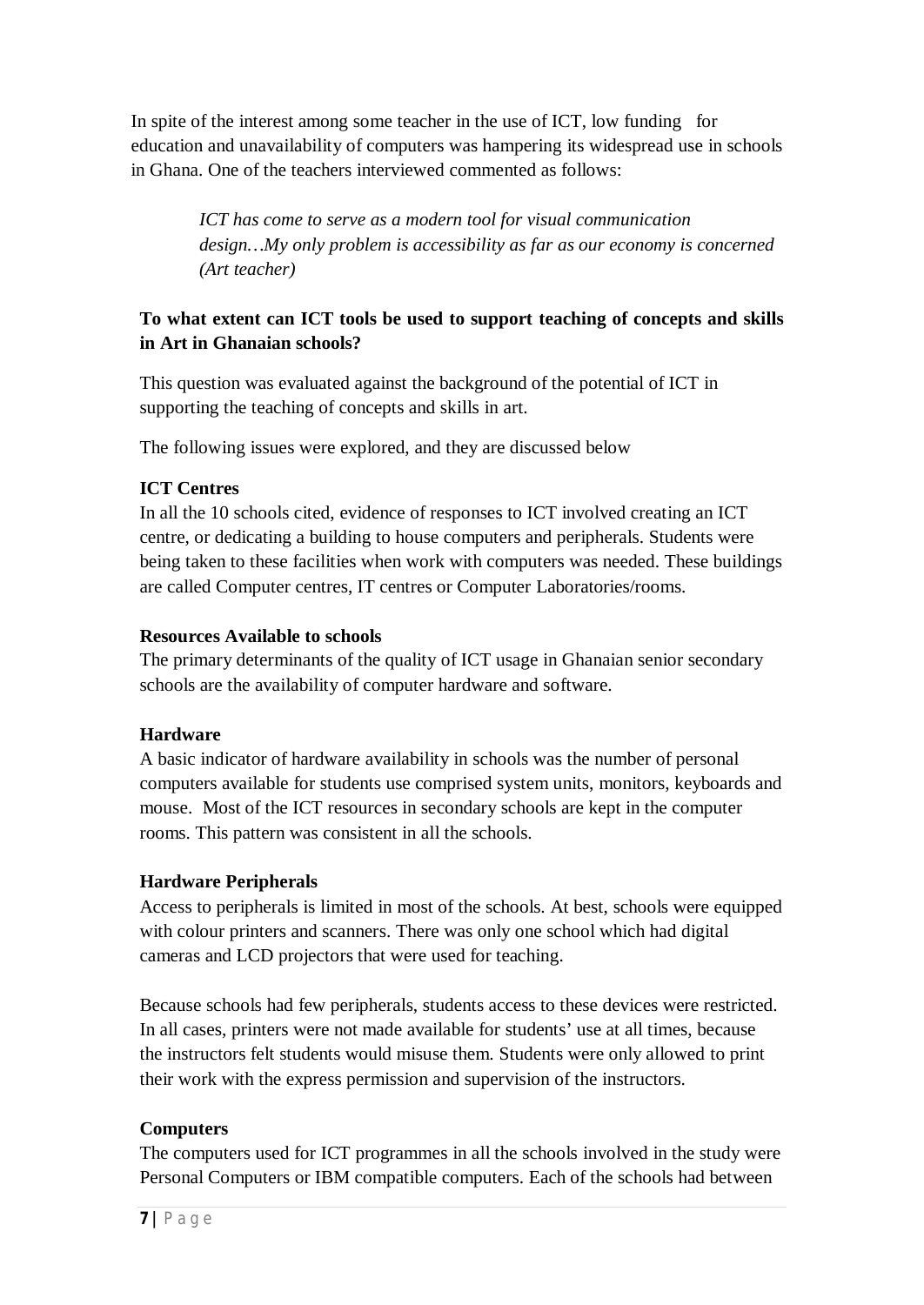20 and 50 working computers. Their capacities differ and so are their general performances. No school had a computer classroom furnished with the same brand and quality of computers. Computers available to schools were predominantly Pentium-based, ranging between Pentium 220 and Pentium 4.

#### **Software**

The extent of ICT use in schools was highly dependent on the types of software available to users. Two types of software were available to the schools visited. These were Operating Systems and Application programs.

#### **Operating System**

Because all the schools use IBM compatible computers, the operating system they learn is Windows. Versions range from 98 to XP, depending on when a particular computer was obtained. The hardware and operating systems platform available in schools implies that school facilities are capable of supporting art programs such as Corel Draw, Illustrator, Photoshop and the like.

#### **Application Software**

The Microsoft suit was available to all the ten schools studied. Because this software was installed on all the computers found in the schools, all the ten schools teach word processing, spreadsheet and presentations. The students and instructors interviewed confirmed that word processing receives more attention than the other programs. The interviews revealed that some of the instructors had considerable working knowledge of the program, yet they did not teach it as part of the normal ICT programme. What was happening was that some students had some knowledge and skills that enabled them to use the program for designing. It was realized that some art students knew how to use Microsoft Word, Publisher and Power point to design cards, calendars, etc. In one of the schools, teachers were, apart from the general ICT periods, allowed to use the computers when and where they felt necessary in their specific areas of teaching. According to the graphic design teacher, art students learn basic concepts of colour and typography with MS Word.

Three out of the ten schools tended to offer students greater exposure to a variety of software types. Students in two of the schools had, in addition to word processing software, Internet-related software such as browsers and e-mail software.

Some of the students in all the 10 schools have sound knowledge and expertise in the use of ICT than some of the ICT instructors. This is because such students have access to computers in their homes; some even have laptop computers of their own. The ICT instructor in one of the schools, for example, said he learnt Dream Weaver (for web design) and Adobe Illustrator from a student.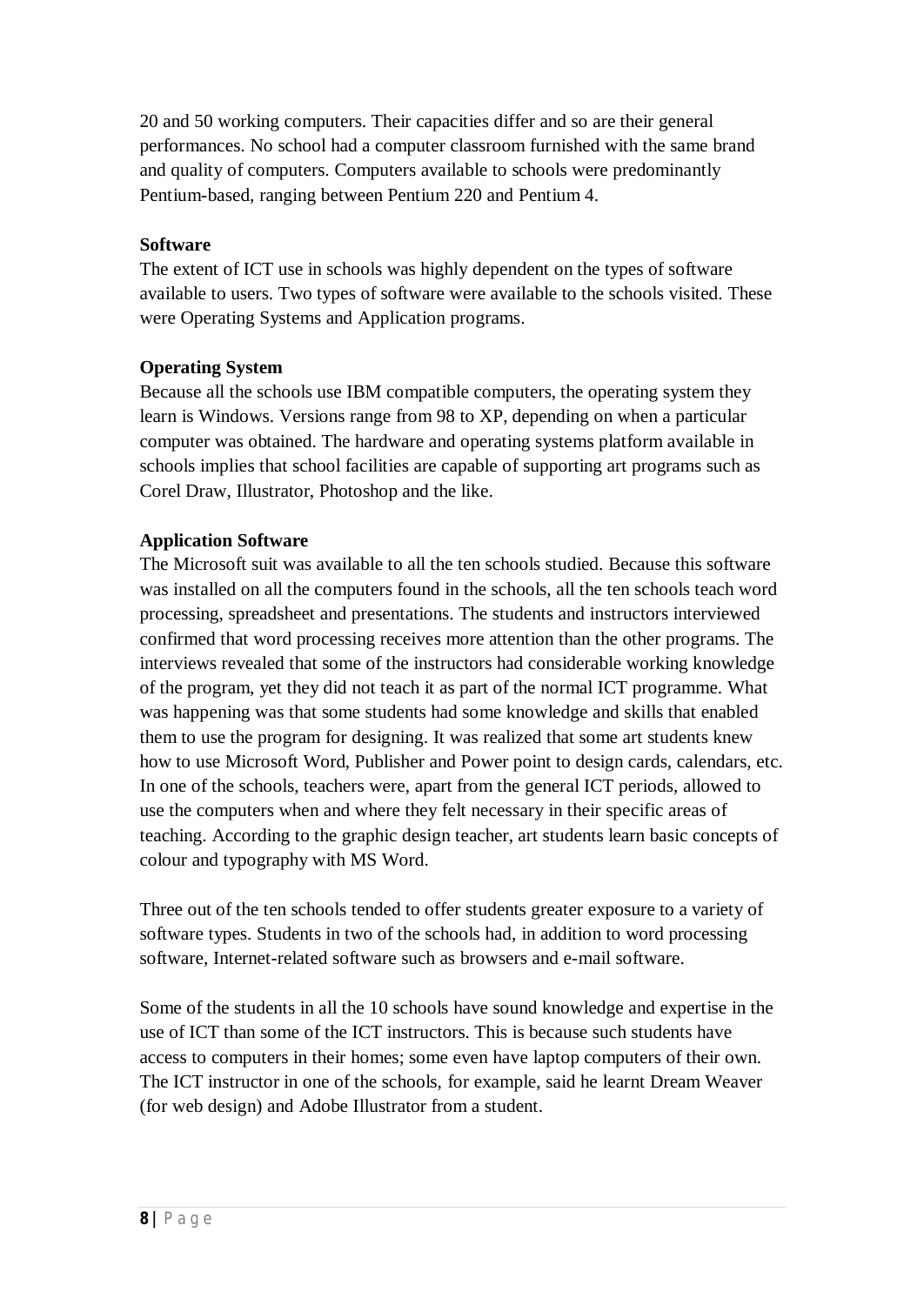#### **Internet**

As at the time of this report, 5 out of the 10 schools were on the Internet, two used to be hooked but no more, and three had not been hooked before but have plans to get hooked to the net. One of them had already acquired a large dish that would enable them have all classrooms and offices hooked to the Internet. The other school was working out plans to link up via the local University. Interviews with selected students in the schools revealed that they knew about the Internet and its use for electronic mail.

The use of the Internet in the schools where the service was available was closely monitored by ICT instructors. This was to ensure that students put the facility to proper use.

# **Support for ICT Education**

All the ICT centres receive a lot of support from local PTA's, Old Boys/Girls and Donor agencies. The ICT centre in one of the schools was provided by the Old Boys' Association with support from two organizations –World Links and International Institute for Communication and Development (IICD). World Links is an organization that promotes project-based, international telecollaboration activities among secondary school teachers and students from developing countries. The International Institute for Communication and Development (IICD) assists developing countries to realize locally owned sustainable development by harnessing the potential of information and communication technologies (ICTs). World Links project donated ten networked computers with accessories and one year Internet connectivity. Africa online provided the internet service. The International Institute for Communication and Development (IICD) through the Global Teenage Project (GTP) also donated three networked computers with one year Internet connectivity. Network Communication Systems (NCS) provided the Internet service.

Five of the schools have received similar assistance from the above programs. At the time of the study, one of the schools had received five computers and a satellite dish from its overseas branch of the Old Boys Association.

In one of the schools, the ICT centre was established by a non-governmental organisation called Institute of Computer Technology (*ICT*), which also provided all the 40 computers and instructors to teach ICT in the school. It was also realised that some other organizations were involved in establishing ICT centres in schools.

This trend gives another dimension to ICT in schools where ICT avails itself as a business avenue for ICT provders. The implications are that, ICT companies are more likely to associate themselves with the 'big' or the so called grade 'A' schools, where it would be possible for them to recoup their investments. It is obvious that if the introduction of ICT in education follows trends of this nature, it can result in the further marginalization of those schools which are already disadvantaged.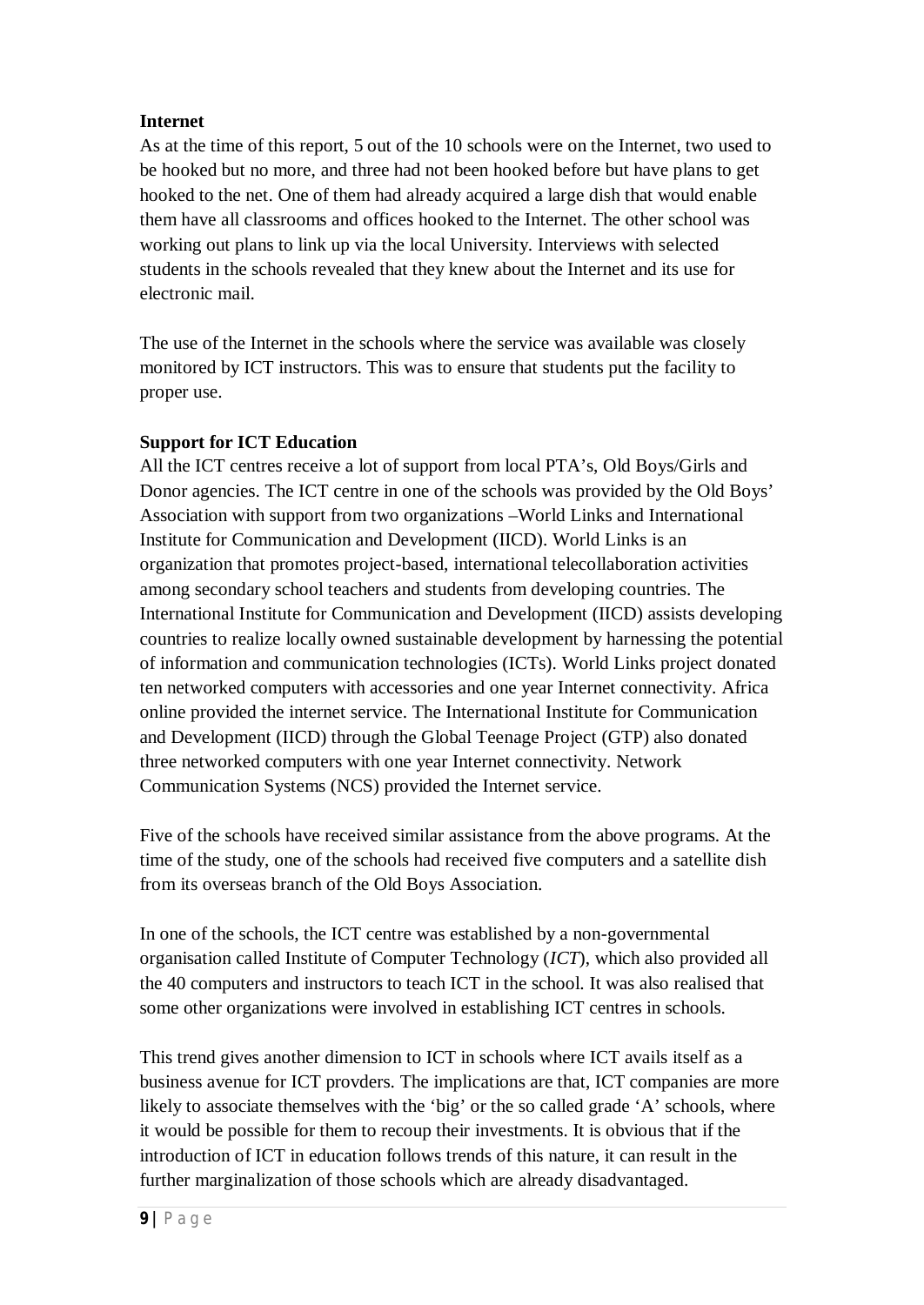#### **General Issues**

Certain issues however, run through all the schools' ICT programme, and these have been highlighted as follows::

- Information technology programmes are extracurricular activities.
- Computers are mostly IBM compatibles.
- Word processing is a must and all schools use MS Word.
- Even though there are other application software such as Microsoft Powerpoint, Publisher, and others installed on their computers, the major concern of instructors is how students can do some word processing with MS Word.
- IT centres are originally established by the individual schools with some assistance from the PTA and Old Boys/Girls.
- IT classes are attended class by class at specific periods that have been allocated by school authorities.
- Some students have attained extra skills in computing through private classes and have therefore been exposed to many other application programs.

# **Do educational goals for ICT in senior secondary schools have consideration for the teaching and learning of visual art?**

In evaluating this question we realized that there is no standard syllabus or clear educational goals for teaching ICT in senior secondary schools in Ghana. The syllabus for ICT programmes in all the schools are designed by the instructors themselves. In the case of ICT centres that are run by private organisations, course contents are determined by such organizations

There were no differences in terms of content between the ICT centres run by the schools themselves and those run by private organisations. Even though some of the schools had drawn much elaborate syllabuses, they hardly had enough time to do anything beyond what their colleagues in the other schools do. There was however, a great deal of difference in how the centres function from school to school, and this, to a very great extent, is dependent on the adequacy of computers and quality of staff. It therefore became obvious that school ICT centres which had enough equipment (computers and accessories) function more efficiently than those with limited equipment. Of the ten schools studied therefore, five schools were far ahead of others because their centres are better equipped and programs are well structured. Obviously this had considerable implication for the teaching of ICT in the schools.

Indeed three of the schools did not have any written syllabus at all. The instructors teach students from their experience. What one of the schools presented as a 'syllabus' was simply a content page of the book which the IT instructor uses. This is one evidence of a lack of clear ICT policy or goal directing the integration of ICT into art.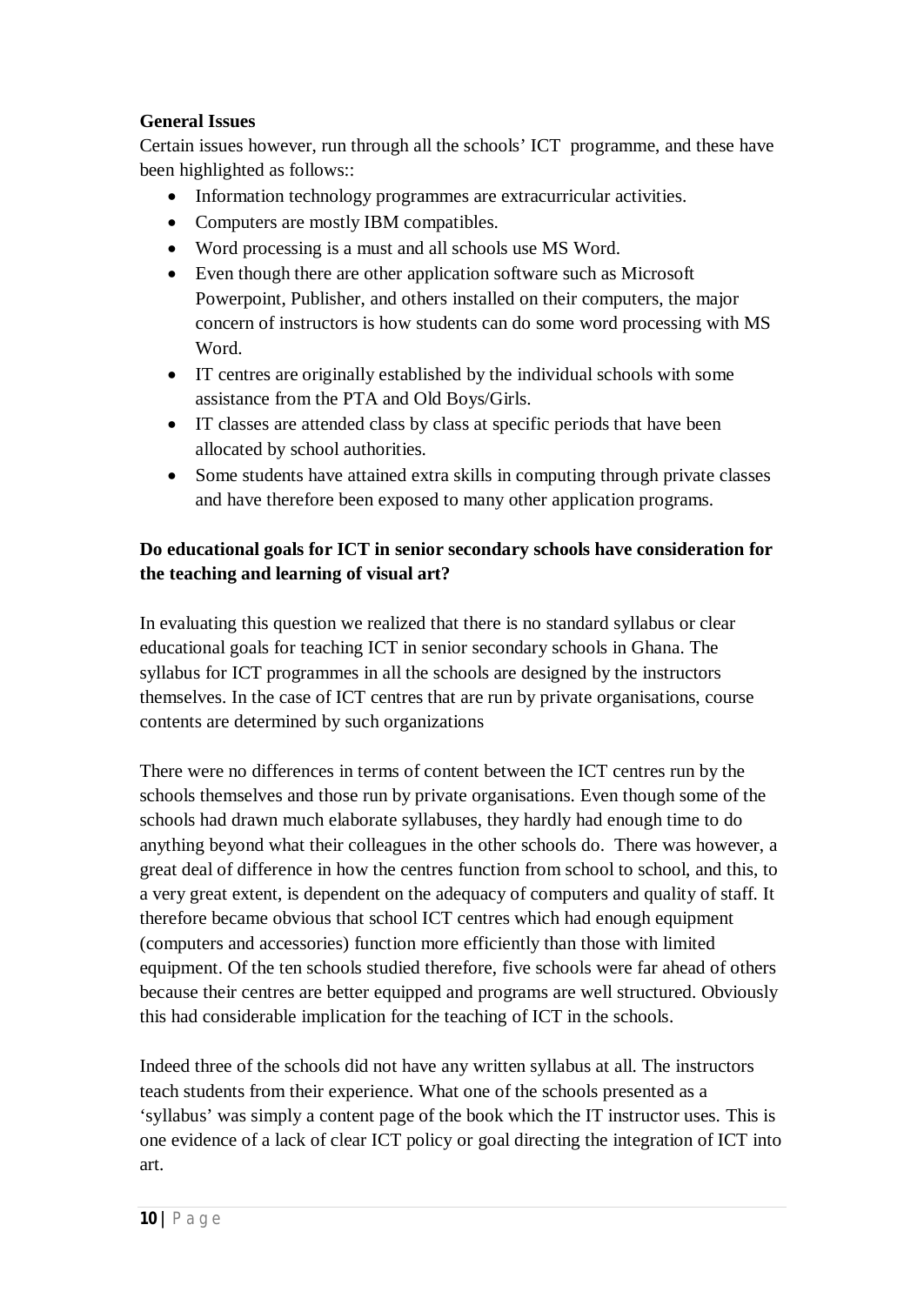A syllabus obtained from Institute of Computer Technology (ICT) (the organisation which established the ICT centre for one of the schools and many others in Ghanaian secondary schools was used as a yardstick, and the main strands are examined under topics in the syllabus below.

# **Topics in the Syllabus**

- (1) Computer Systems
- (2) Hardware:
- (3) Peripherals
- (4) Processing devices
- (5) Storage and Memory
- (6) Typing
- (7) Software
- (8) Introduction to Windows
- (9) Exploring the Desktop
- (10) Basic Skills
- (11) Disk Organisation
- (12) Windows Applications
- (13) Application Software
- (14) Introduction to Microsoft Excel:
- (15) Internet:

#### **Reference Tools**

Some common reference software were identified in some of the secondary schools. Encarta Encyclopedia was available in four of the schools; Comptons Encyclopedia, Comptons Interactive Holy Bible and Webster's Interactive Dictionary Encyclopedia was available in one of the schools. These software are used to support traditional teaching practices. Schools with some reference software sometimes asked their students to search for information. As was evidenced there was no coherent educational goals regarding the use of ICT for teaching visual art and consequently strategies were based on teachers own initiative and theory. This was often problematic because some of the teachers' own knowledge was often at foundation stage.

#### **Summary and conclusion**

Many art teachers have limited understanding of the use of ICT in senior secondary schools in Ghana, and this is hampering the promotion of ICT in art. It was also the case that whiles some art teachers report of a burning desire to integrate ICT into the teaching and learning of art, heads and school authorities are reluctant to support the use of ICT in art. This study has also shown that all the schools with ICT centres have access to word processors, spreadsheets, and presentation software. This is consistent with the Microsoft suite. The implication is that schools tend to use ICT to teach computer literacy. Students study ICT as subject, rather than as tools to learn other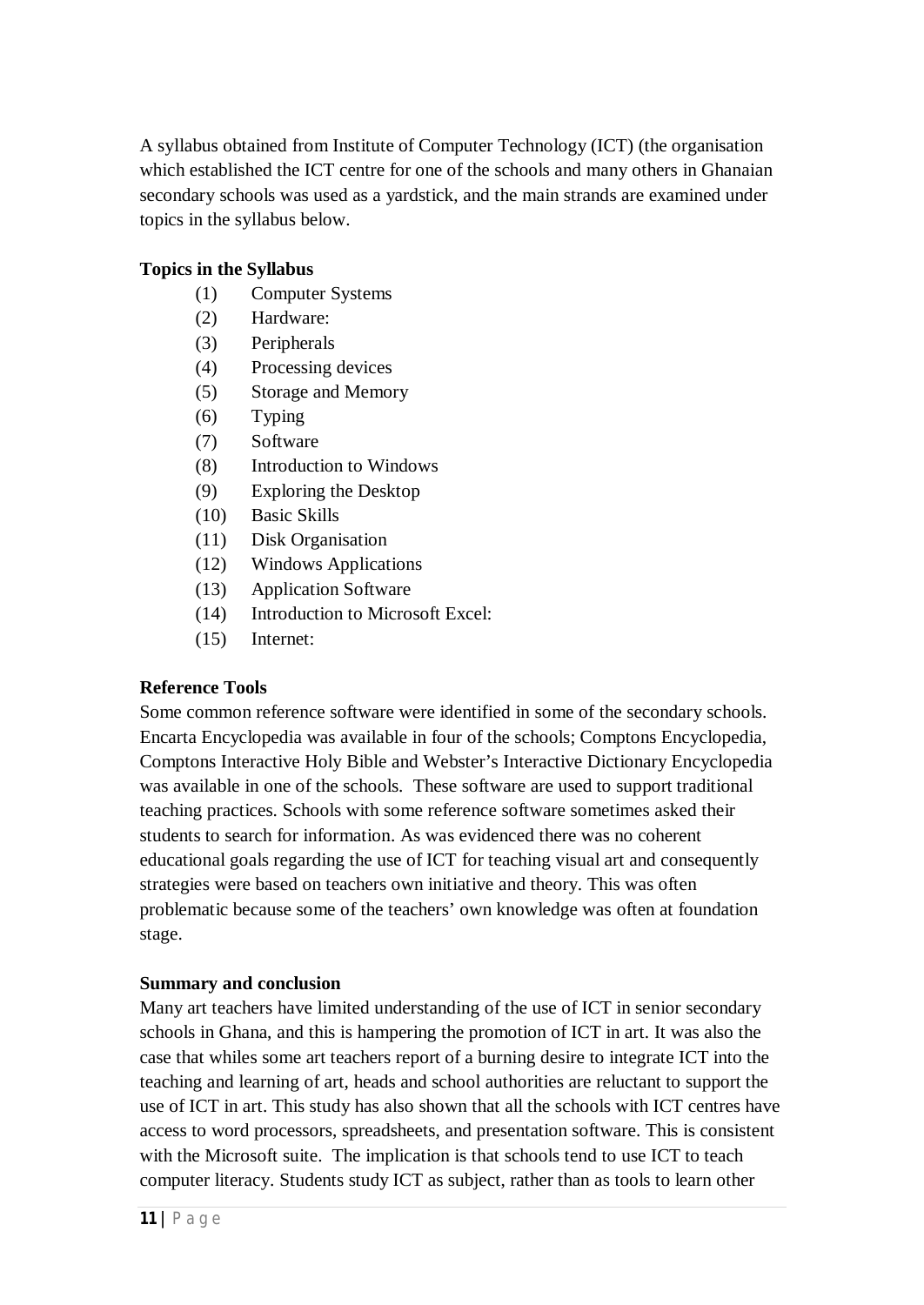subjects. On the whole ICT has considerable potential for teaching art in senior secondary schools in Ghana. The ICT syllabuses of all the schools oblige students to learn keyboarding and word processing throughout their programme. There are however limited opportunities to use the Internet. When and where available, the Internet is predominantly used for e-mail. The syllabuses have no consideration for the visual art, and there is little opportunity to learn drawing, painting, simulations or modeling software.

The limitations on ICT use in schools are largely attributable to lack of proper planning and adequate understanding of the rationale for incorporating ICT tools into teaching and learning. Even so there are no clear educational goals and policy regarding ICT use in schools in Ghana regarding the teaching of art. The few hardware available are kept in computer rooms or laboratories and are manned mainly by ICT instructors, making them inaccessible to non-ICT subject area teachers for instructional purposes. This implies that, in Ghanaian senior secondary schools, students generally use ICT only during "ICT classes"

# **Intervention of this study with the aim of profiling the use of ICT in selected senior secondary schools in Ghana**

As the research progress however, we realized the necessity of attempting to do something about the status of ICT in the school. We wanted to establish whether an intervention with ICT would enable students to paint, draw and use the computer software to generate creative works and patterns of art. Hence the second phase of the present study, the intervention.

The Intervention aimed at providing a general information source for visual art students in Ghanaian senior secondary schools with regards to the opportunities available in the teaching and learning of art. It provided specific instructions on the use of one 'Draw' and one 'Paint' software for basic activities in art. It also involved the deepening of understanding in certain aspects of art such as colour theory, and the elements and principles of art.

#### **How did we set about intervening?**

The intervention involved 5 of the initial 10 chosen purposefully on the basis of what we perceived to be schools of the greatest difficulty regarding ICT use and a barely satisfactorily standard. Within the sample frame of the five schools 20 students were randomly selected from students in forms two and three. No student was selected from form one because at the time of the study, form one students had freshly reported and therefore did not have the requisite knowledge in ICT.

The intervention involved a series of practical activities. Practical activities were in two sections: The first section comprised demonstrations and illustrations undertaken by the researchers to explain the tools of the software recommended for art education. The second was made up of students' activities as they practiced the various activities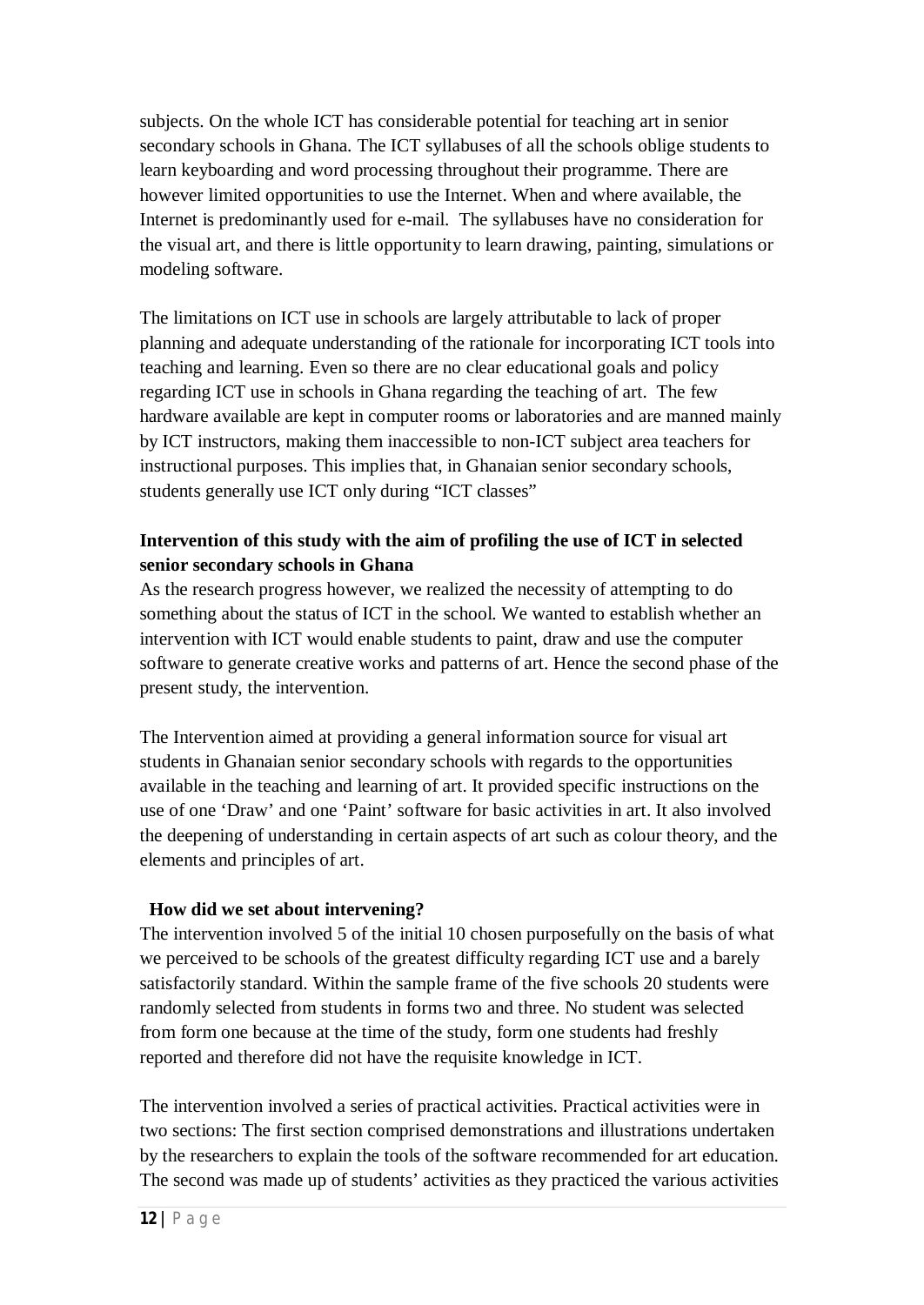they had been exposed to. The activities outlined for the intervention were derived from the researchers' practical use of the Personal Computer (PC) in teaching with the application software highlighted in this study.

# *PROFILE OF THE STUDENTS INVOLVED*

These students already had introductory lessons in computing from their 'ICT classes'. They were also aware of the basic components of computers - hardware (the systems unit, monitor, keyboard and mouse) and software (the Windows operating system). They were also conversant with basic operations such as booting, launching a program, creating files, typing, saving, opening files, closing files, exiting programs and shutting down the computer. The students could also practice the skills of clicking and moving of objects. Above all, all the twenty students were visual art students.

# **Activities**

The students were taken through a fortnight training session of two-hour duration at each sitting. They were taken through a broad range of activities for fourteen days. Each activity was provided on each of the fourteen days. The fourteenth day was set aside for appreciating the works that the students had undertaken. The activities included mainly the following

Day 1:

*Revision of the Elements and Principles of design* Days 2 & 3 – *Introduction to Corel Draw* Day 4 & 5 – *Introduction to Adobe Photoshop* Day 6 – *The Similarities and Differences in Corel Draw and Adobe Photoshop* Days 7 & 8 – *Practical Activities - idea development.* Day 9 to13 – *Project* Day 14 – *Appreciation*

Works were discussed on the screen using an LCD projector. Students' works were discussed in terms of Technical properties, Sensory properties, Formal properties, Expressive properties and Aesthetic properties (Feldman Model). For example:

- Technical Properties: What tools were used and how were they applied?
- Sensory Properties: What are the basic visual elements? (Line, colour, shapes, recognizable figures)
- Formal Properties: How does everything fit together? (Balance, rhythm, contrast, harmony, etc)
- Expressive Properties: How does it make you feel? What emotions are expressed and how?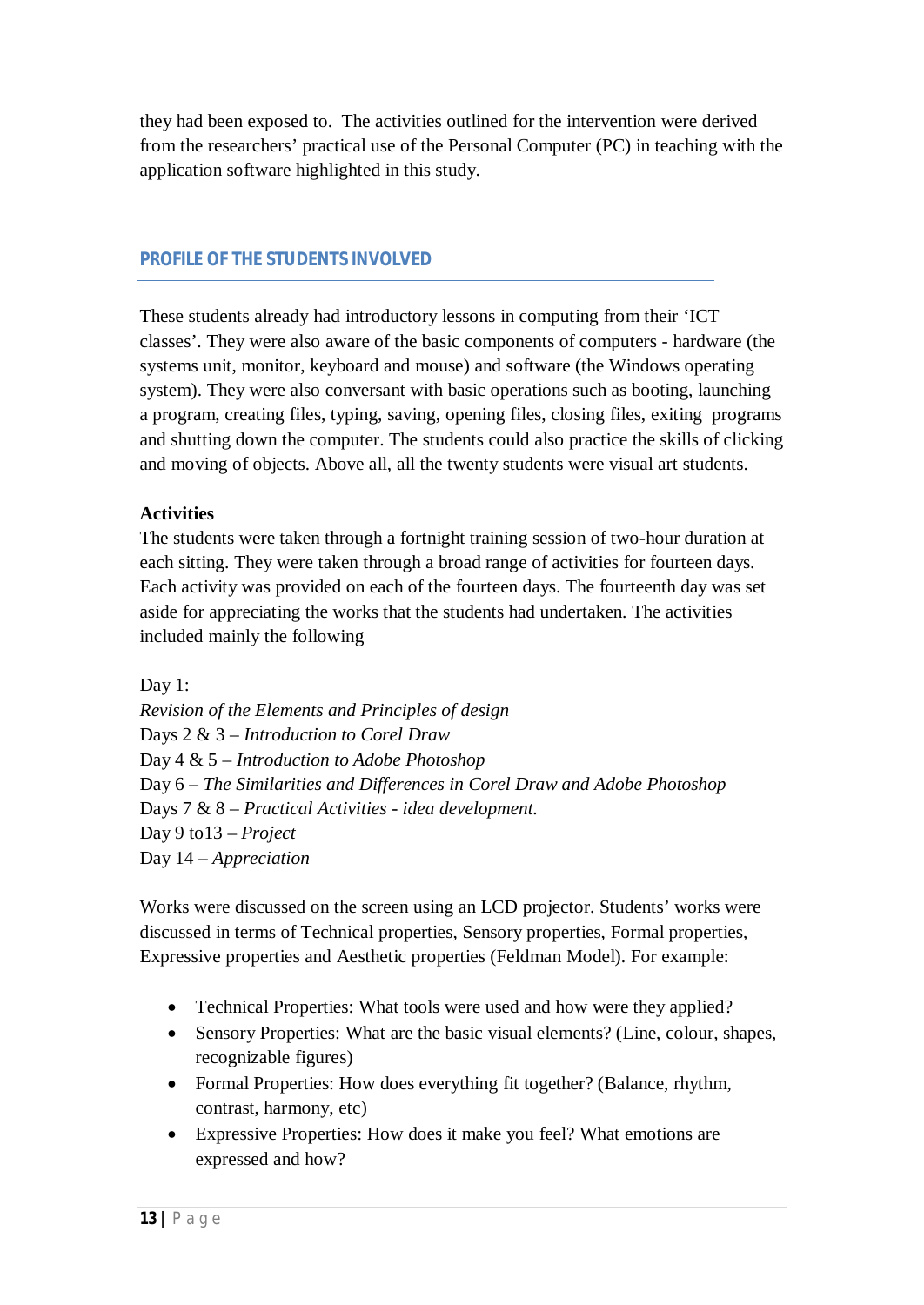Aesthetic Properties: Is it beautiful? Is it of value? Does it communicate even without words?

# *Students' Projects*

All the students had some works to show at the end of the exercise. Only three groups (six students) successfully attempted painting (with Adobe Photoshop). The rest used Corel Draw. However, not all works produced by students have been shown in this report. Some works were lost due to improper saving procedures, and others were too similar to stand alone. The works that have been presented here therefore are those that all the students (the creators and observers including some teachers) accepted as well organized ideas and deserved documentation.



*Movement of Lines* Software: Corel Draw Tools: Ellipse, Bezier, Freehand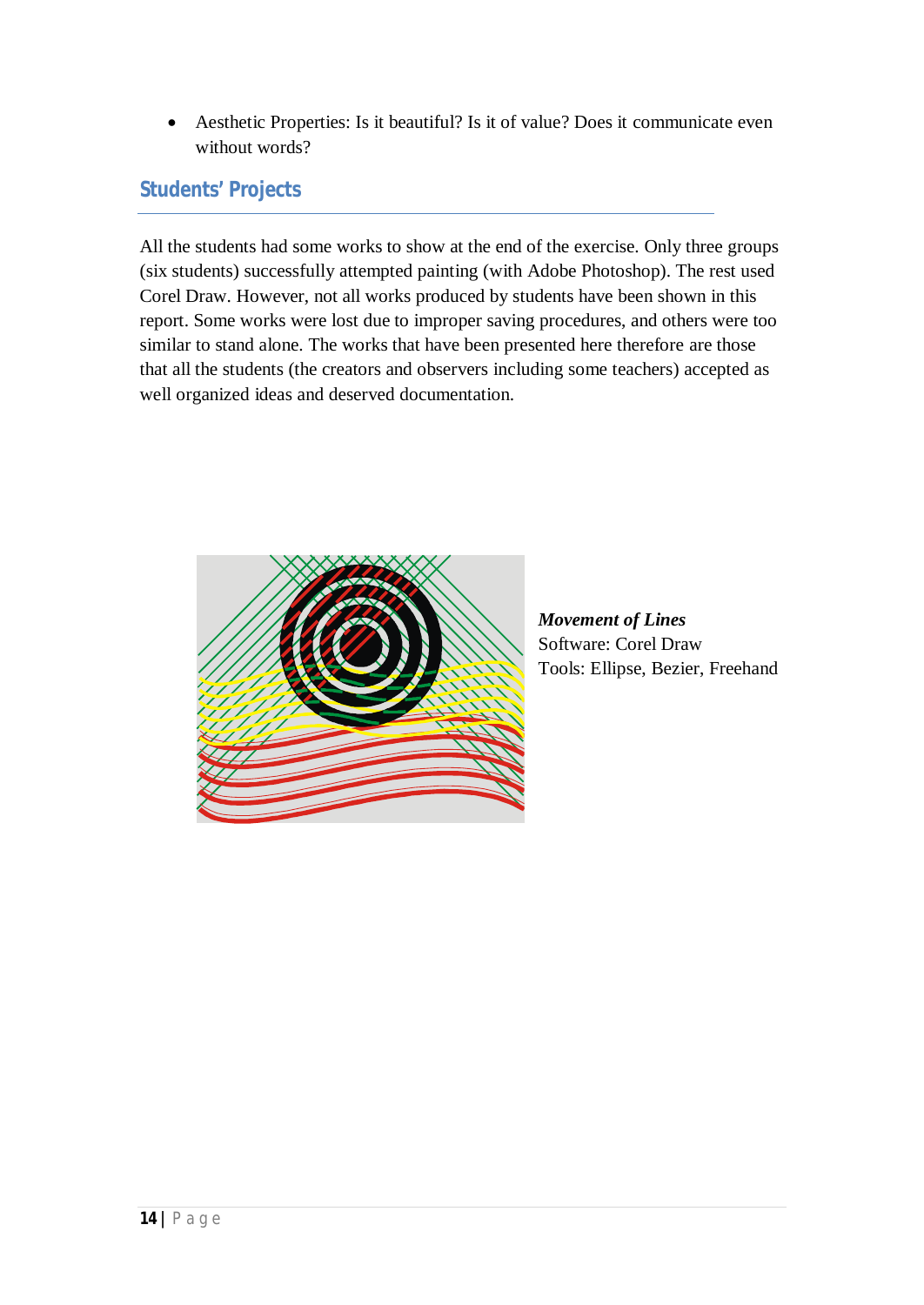

**Movement of Dots** Tools: Rectangle Software: Corel Draw

**Harmony of Colour** Software: Corel Draw Tools: Interactive Mesh Fill

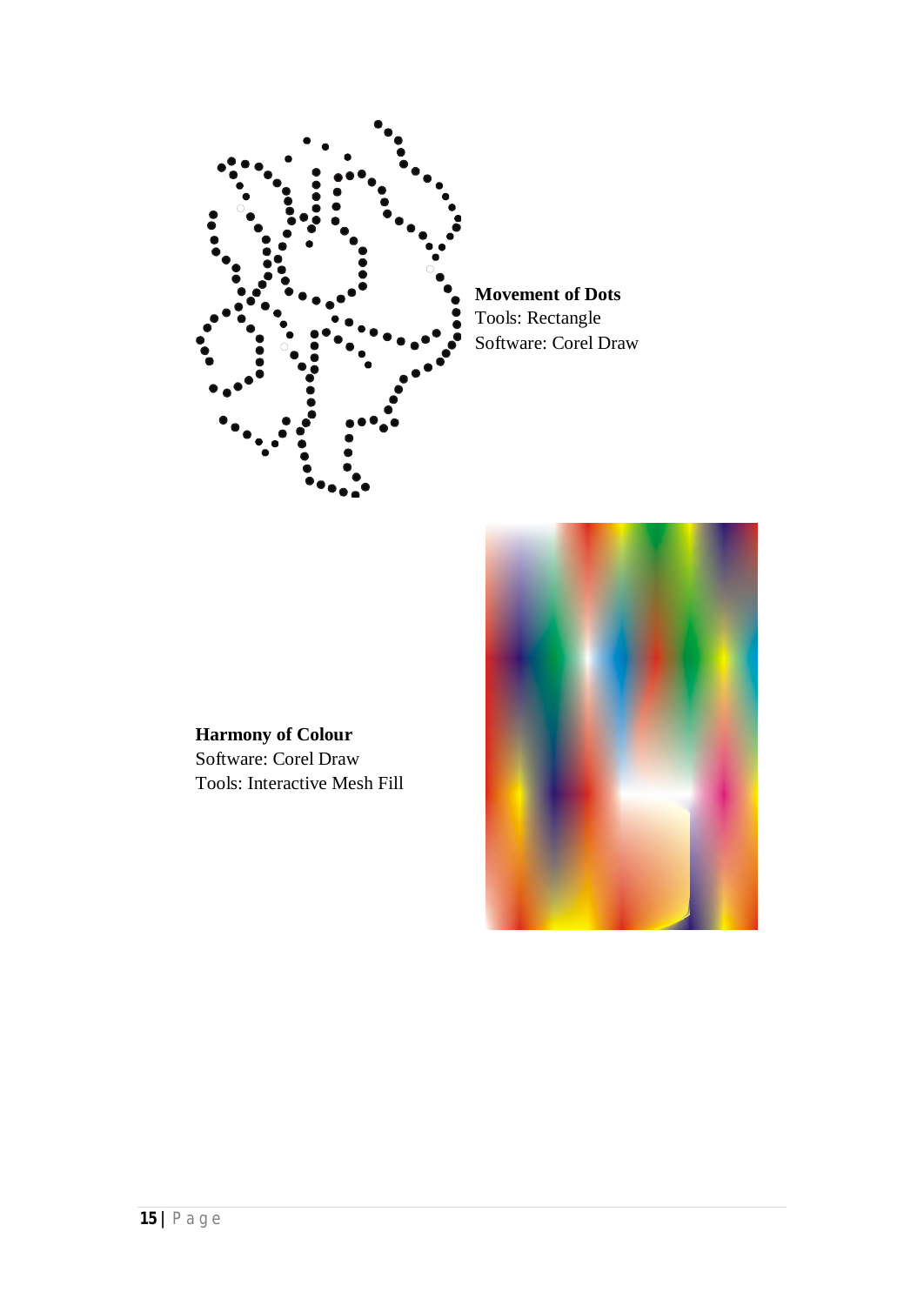

Rhythm/Repetition of Shapes Tools: Freehand, Ellipse and Bezier. Software: Corel Draw



#### **Value Scale**

Software: Corel Draw Tools: Rectangle, Fill Colour Dialog

Method: 4 bars containing 10 rectangles in each bar was created for Yellow, Red, Blue and Green. Only the first of the rectangles in each of the group was filled with the hue. Subsequent colours were reduced in saturation by 10%. Green for example is made up of 100% Cyan and 100% Yellow and it is only the first of the Green boxes which is filled with that pure Green. The next one is reduced to 90% cyan, 90% yellow and so on.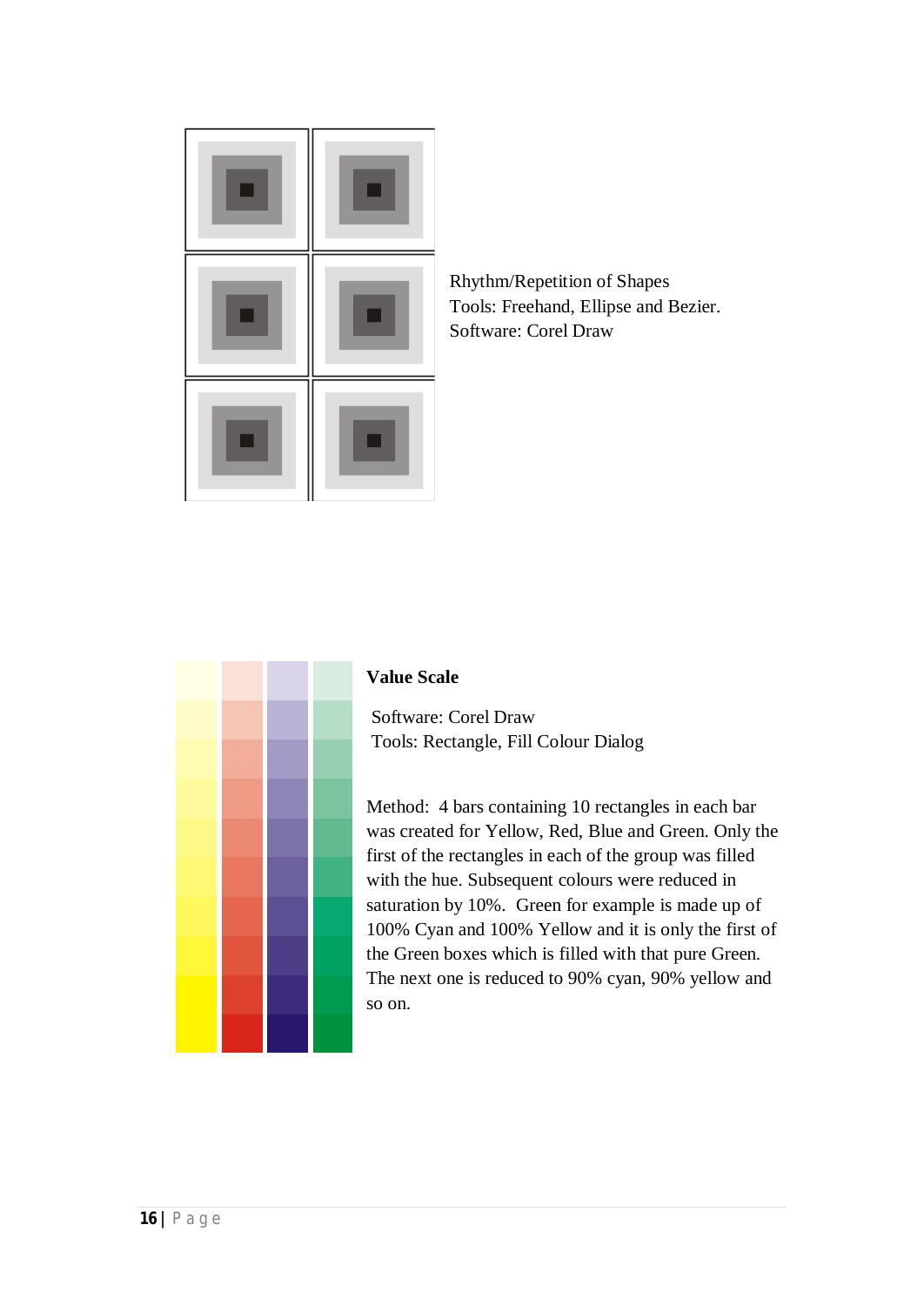

#### **Harmony/Balance**

Software: Corel Draw Tools: Freehand, Shape

Method: These designs are painstaking imitation of a design in a dress one of the students was wearing. After a lot of tiresome efforts, the two designers who came up with it managed to draw one of the motifs with the *freehand* and the *shape* tools. The motif was then taken through a series of duplications, rotations and flipping to form the design. They were guided to present the design in negative and positive.





**Rhythm/Repetition/ Dominance** Software: Corel Draw Tools: Rectangle, Ellipse, Shape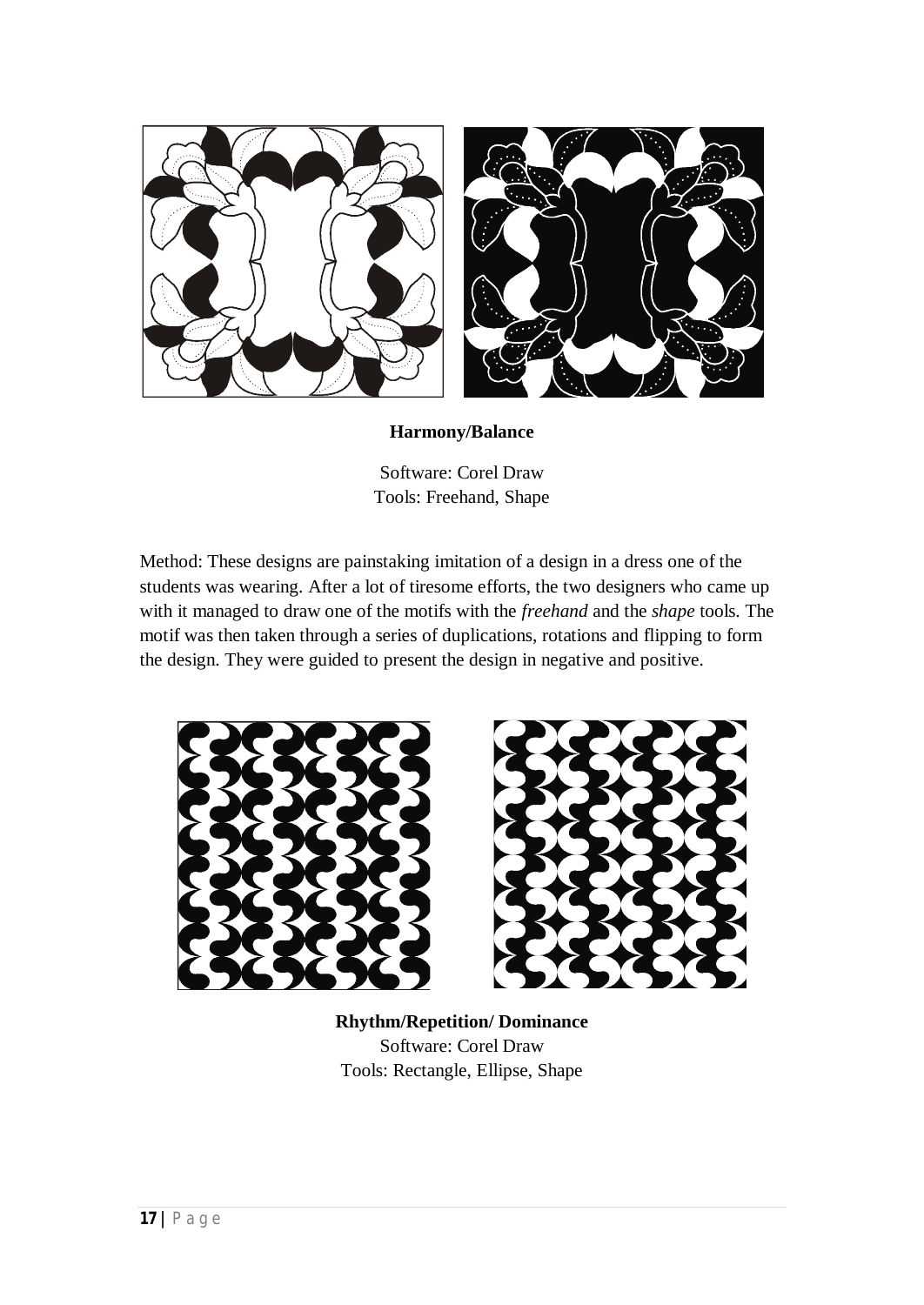Method: One shape was created through the tessellation method and duplicated. Some were flipped upside down. The shapes were then arranged to form the design. The student also presented it in the negative which came out well.



**Design from an Orange** Software: Corel Draw Tools: Ellipse, Freehand, Shape

Method: Originally the students who came up with this design called it 'sweet'. It was actually designed by one of the students in a textile class and decided to work it out with the computer. Because the design is symmetrical, they were guided to develop just one half of it, copied and flipped to the other side to make it whole. The design was also developed in negative and positive.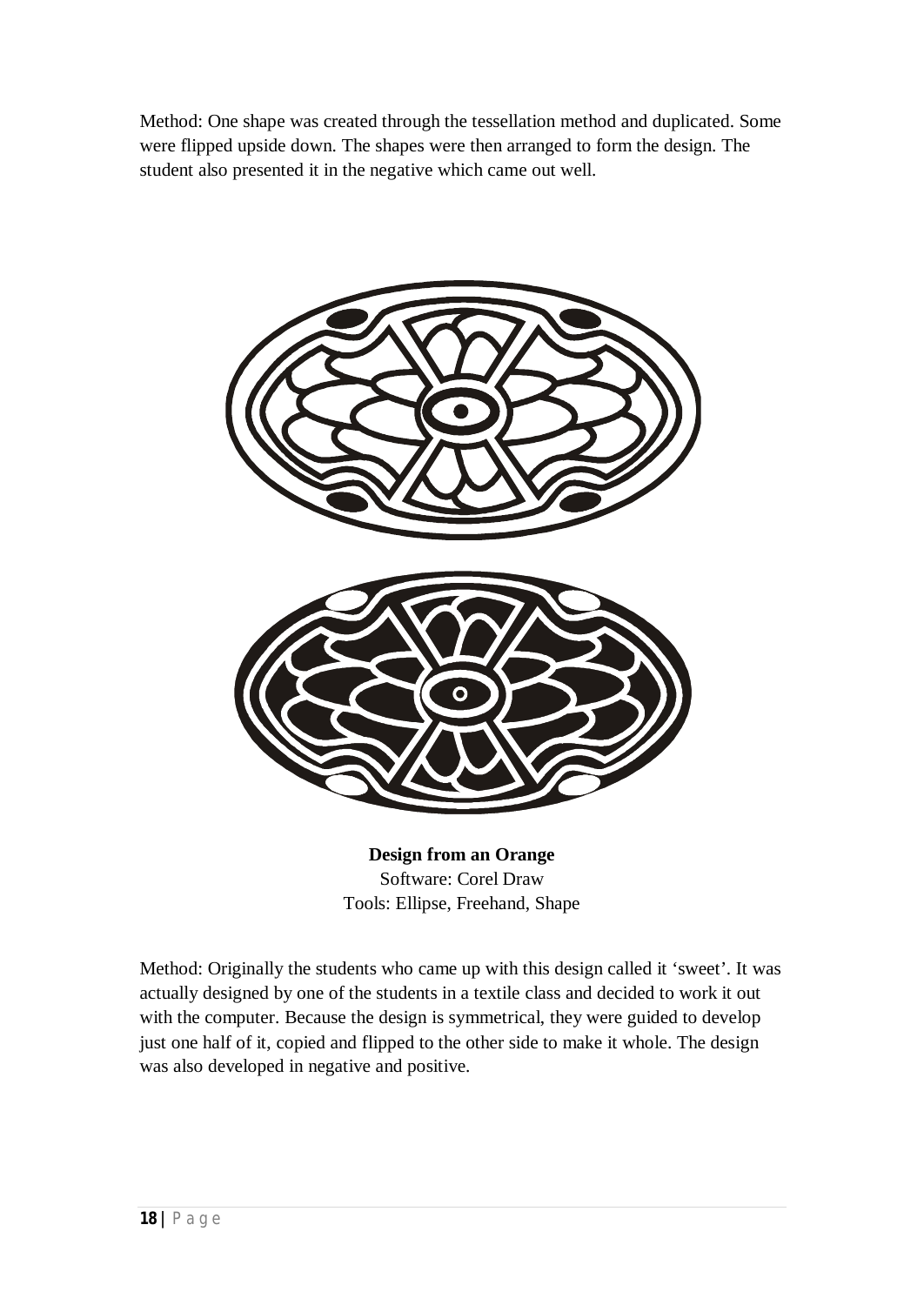

# **Hatching**

Software: Corel Draw Tools: Freehand

Method: One student produced all the works on this page. She created just one stroke of line and duplicated it at various intervals and orientations.

|  |  |  |  |  |  |  |  |  |  |  |  |  |  |  |  |  |   |   |   |   |   |              |   |             |    |    |    |   |             |          |     |   |   |           |       |  | Ж.            |
|--|--|--|--|--|--|--|--|--|--|--|--|--|--|--|--|--|---|---|---|---|---|--------------|---|-------------|----|----|----|---|-------------|----------|-----|---|---|-----------|-------|--|---------------|
|  |  |  |  |  |  |  |  |  |  |  |  |  |  |  |  |  |   |   |   |   |   |              |   |             |    |    |    |   |             |          |     | Y |   |           |       |  |               |
|  |  |  |  |  |  |  |  |  |  |  |  |  |  |  |  |  |   |   | ↘ |   |   |              |   |             |    |    |    |   | <b>MARY</b> |          | ₩   |   |   |           |       |  | <b>www.</b>   |
|  |  |  |  |  |  |  |  |  |  |  |  |  |  |  |  |  |   |   |   | ↘ |   |              |   | WXXI        |    |    |    |   | M           |          | XXX |   |   |           | XX    |  | ЖM            |
|  |  |  |  |  |  |  |  |  |  |  |  |  |  |  |  |  |   |   |   |   |   |              |   |             |    |    | '  |   |             |          |     |   |   |           | ww    |  |               |
|  |  |  |  |  |  |  |  |  |  |  |  |  |  |  |  |  |   |   |   |   | ↘ | $\mathbb{N}$ | ↘ | <b>YYMY</b> |    |    |    |   |             |          |     |   |   |           | XXXXX |  | Y             |
|  |  |  |  |  |  |  |  |  |  |  |  |  |  |  |  |  |   |   |   |   |   |              |   |             |    |    |    |   |             |          |     |   |   |           |       |  |               |
|  |  |  |  |  |  |  |  |  |  |  |  |  |  |  |  |  | ↘ |   | N |   |   | Υ            |   | NМ          |    | ⊣Ӯ |    |   | <b>ANAK</b> |          | ₩   |   |   |           |       |  | <b>ANYANY</b> |
|  |  |  |  |  |  |  |  |  |  |  |  |  |  |  |  |  |   | ↘ |   |   |   |              |   |             | XM |    |    | Ж |             | XX       |     | ж |   |           | ЖМ    |  | ж             |
|  |  |  |  |  |  |  |  |  |  |  |  |  |  |  |  |  |   |   |   |   |   |              |   |             |    |    |    |   |             |          |     |   |   |           |       |  | ◟             |
|  |  |  |  |  |  |  |  |  |  |  |  |  |  |  |  |  |   |   |   |   |   |              |   |             |    | Y  |    | × |             |          |     | ¥ |   |           |       |  |               |
|  |  |  |  |  |  |  |  |  |  |  |  |  |  |  |  |  |   |   |   |   |   |              |   |             |    |    |    |   |             |          |     |   |   |           |       |  |               |
|  |  |  |  |  |  |  |  |  |  |  |  |  |  |  |  |  |   |   |   |   |   |              |   |             |    |    | 'N |   |             |          | v   |   |   |           |       |  | ▽             |
|  |  |  |  |  |  |  |  |  |  |  |  |  |  |  |  |  |   |   |   |   |   |              |   |             |    |    |    |   |             |          |     |   |   | <b>KI</b> |       |  |               |
|  |  |  |  |  |  |  |  |  |  |  |  |  |  |  |  |  |   |   |   |   |   |              | N |             |    |    | '  |   |             |          |     |   | ₩ |           | ∧ฬ    |  | ∧             |
|  |  |  |  |  |  |  |  |  |  |  |  |  |  |  |  |  |   |   |   |   |   |              |   |             |    |    | ИМ |   | YМ          | <b>X</b> |     | Y |   |           |       |  | $\mathbf x$   |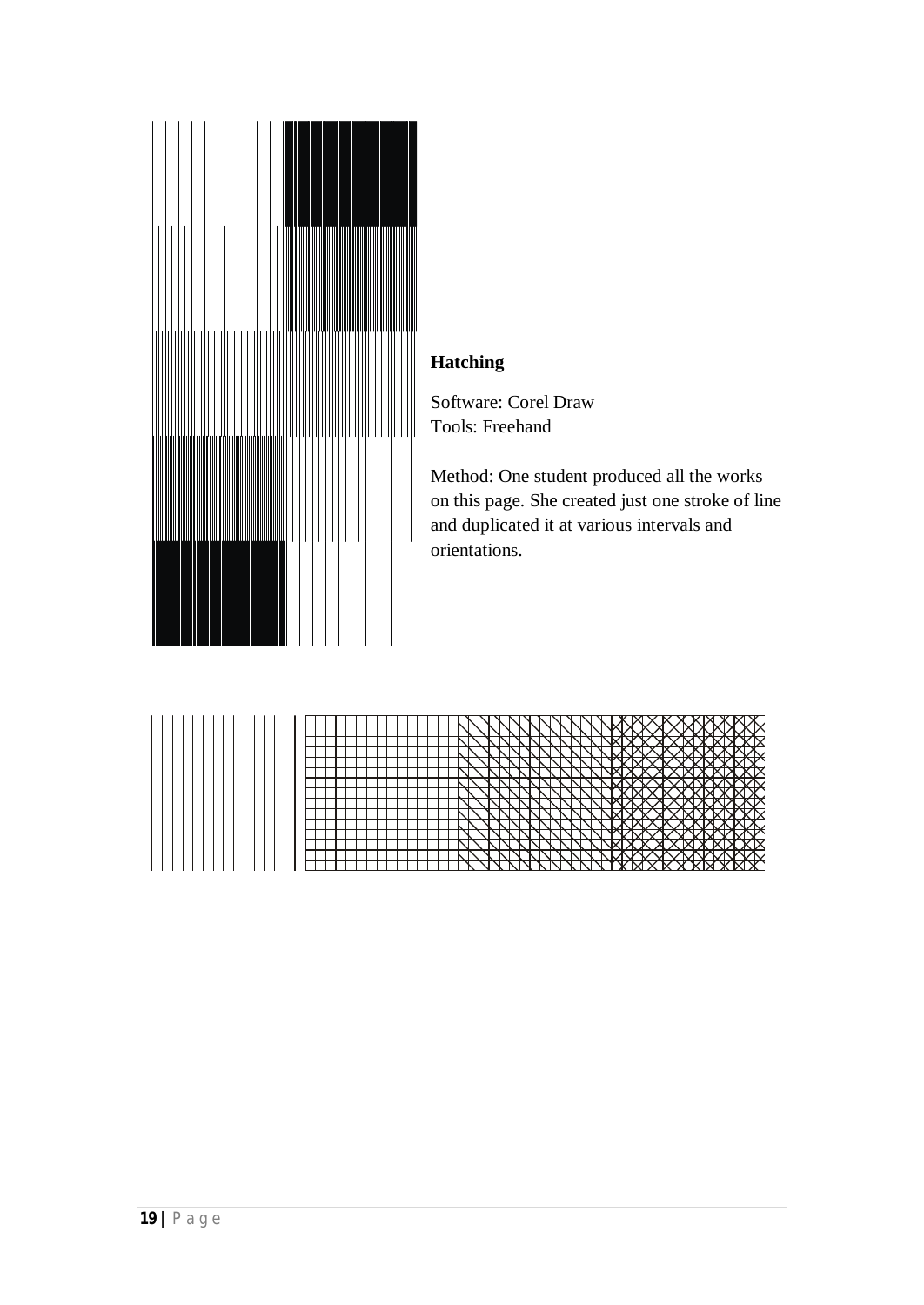

#### **Pointillism**

Software: Corel Draw Tools: Rectangle

Method: The above design is the idea of pointillism expressed by two students. The design was created by first creating a single rectangular dot with the rectangle tool. This was duplicated progressively. The first dot duplicated was reduced by point one (0.1) and this reduced the subsequent repeated dots progressively by the same difference. The first bar of dots was then duplicated severally to obtain the design.

**Balance of Texture** Software: Corel Draw Tools: Rectangle, Texture Fill

Method: Four rectangles were created with the Rectangle Tool, filled with Texture Fill Dialog and arranged.

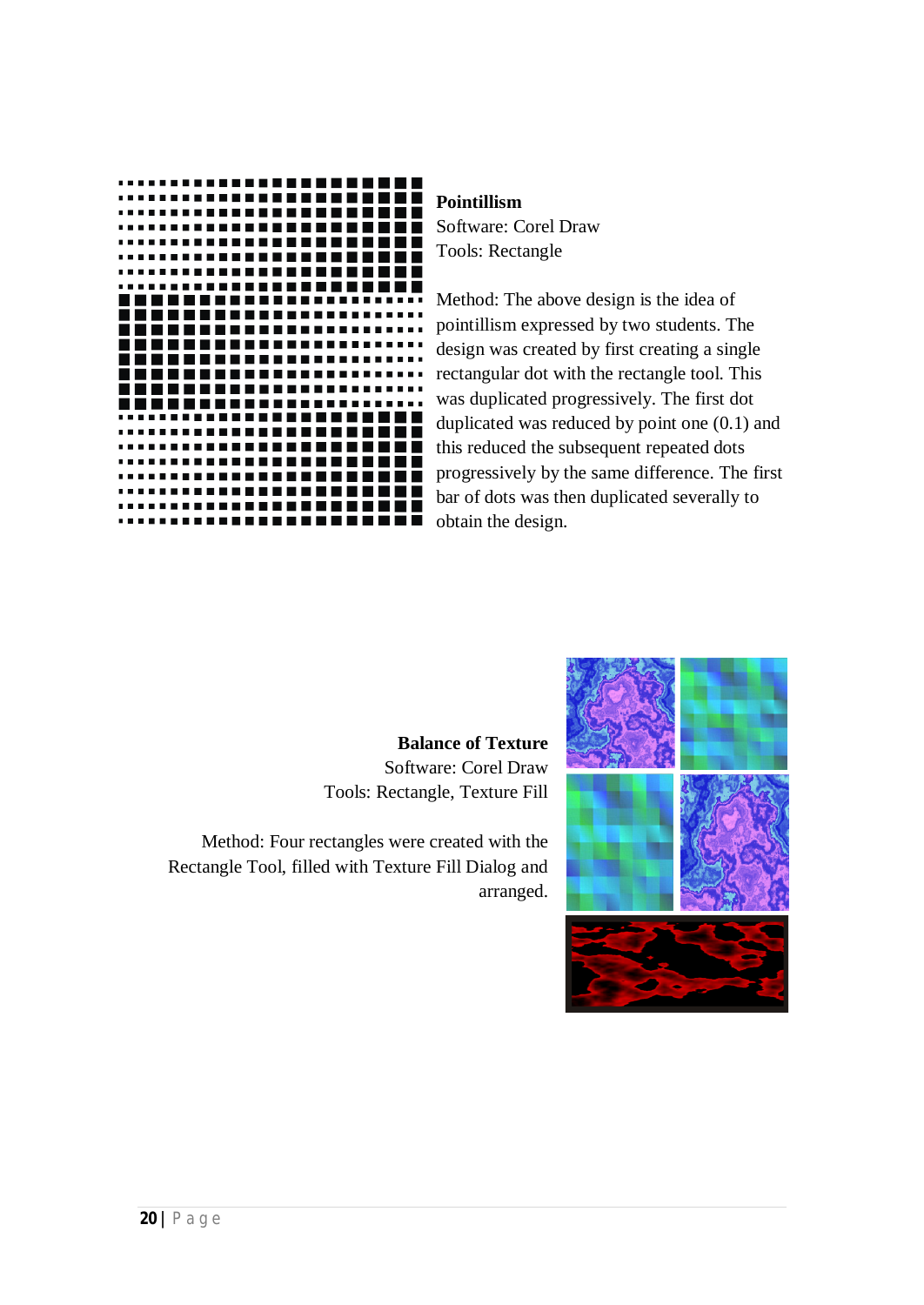

#### **Landscape** Software: Adobe Photoshop Tools: Paintbrush, Smudge

Method: The paintbrush tool was used to paint, changing colours at various levels. It was finished up with the Smudge tool.

**Landscape – Sunset** Software: Adobe Photoshop Tools: Paintbrush, Smudge

Method: The paintbrush tool was used to paint, changing colours at various levels. The smudge tool was later used to treat the edges.

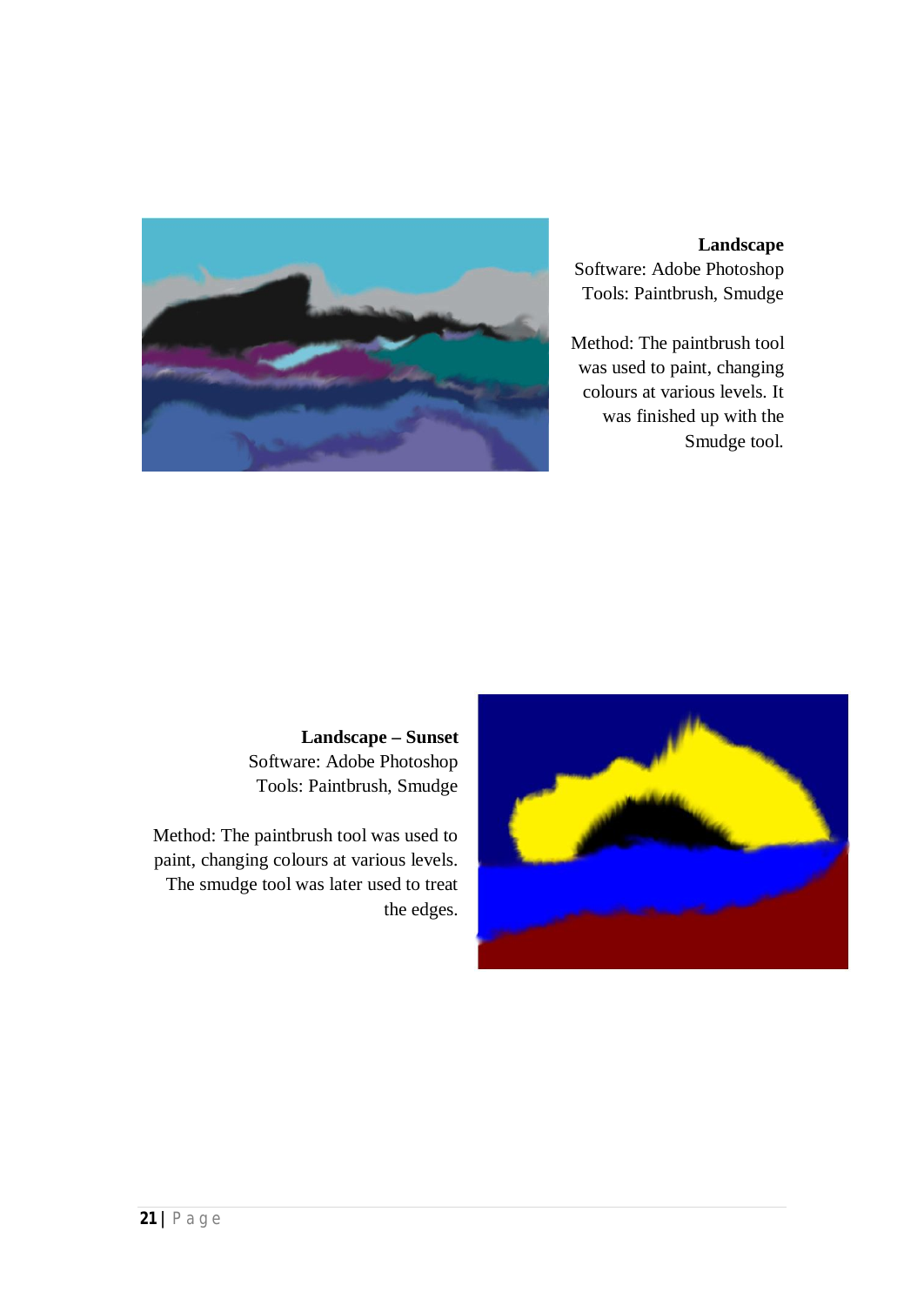



**Landscape** Software: Adobe Photoshop Tools: Airbrush, Smudge

Method: The two students who produced the two works on this page worked in a group. It was the same idea used for the Landscape (above) which was developed into the Bush Fire (below). In all cases, the application of colour was done with the Airbrush tool. The sizes of brush as well as tones of colour were changed occasionally according to their intended design. The edges were then blended with the Smudge.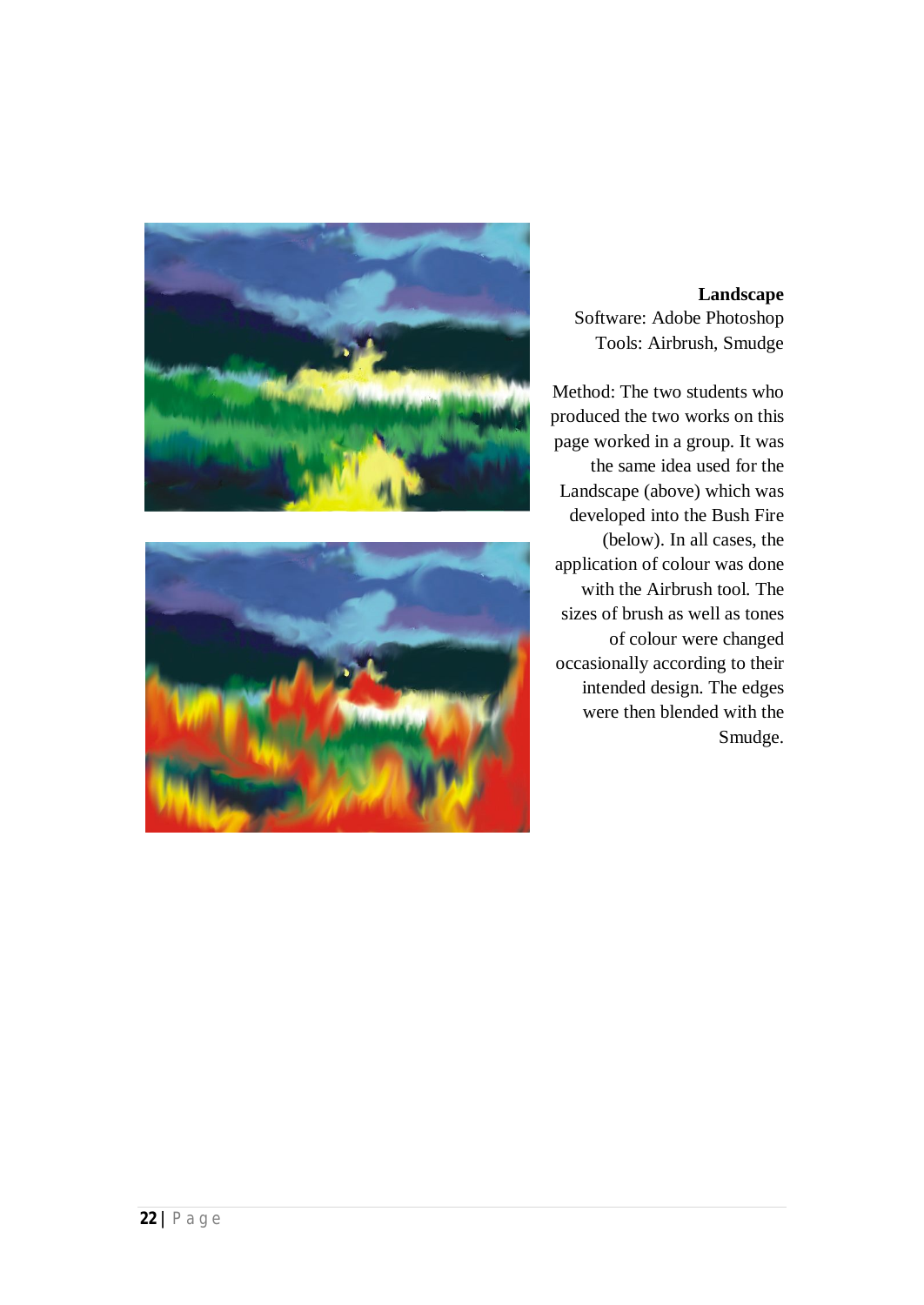#### **Storm**



Software: Adobe Photoshop Tools: Air Brush, Eraser, Smudge

Method: All paintings were done with the Air Brush. With the background colour at '0' Cyan, '0' Magenta, '0'Yellow and '0' Black in the colour picker dialog, the Eraser was used to introduce some highlights into the design. The edges were then finished up by smudging.

**Colour Harmony in contrast** Software: Adobe Photoshop Tools: Paint Brush

Method: Colour was applied with the paintbrush.

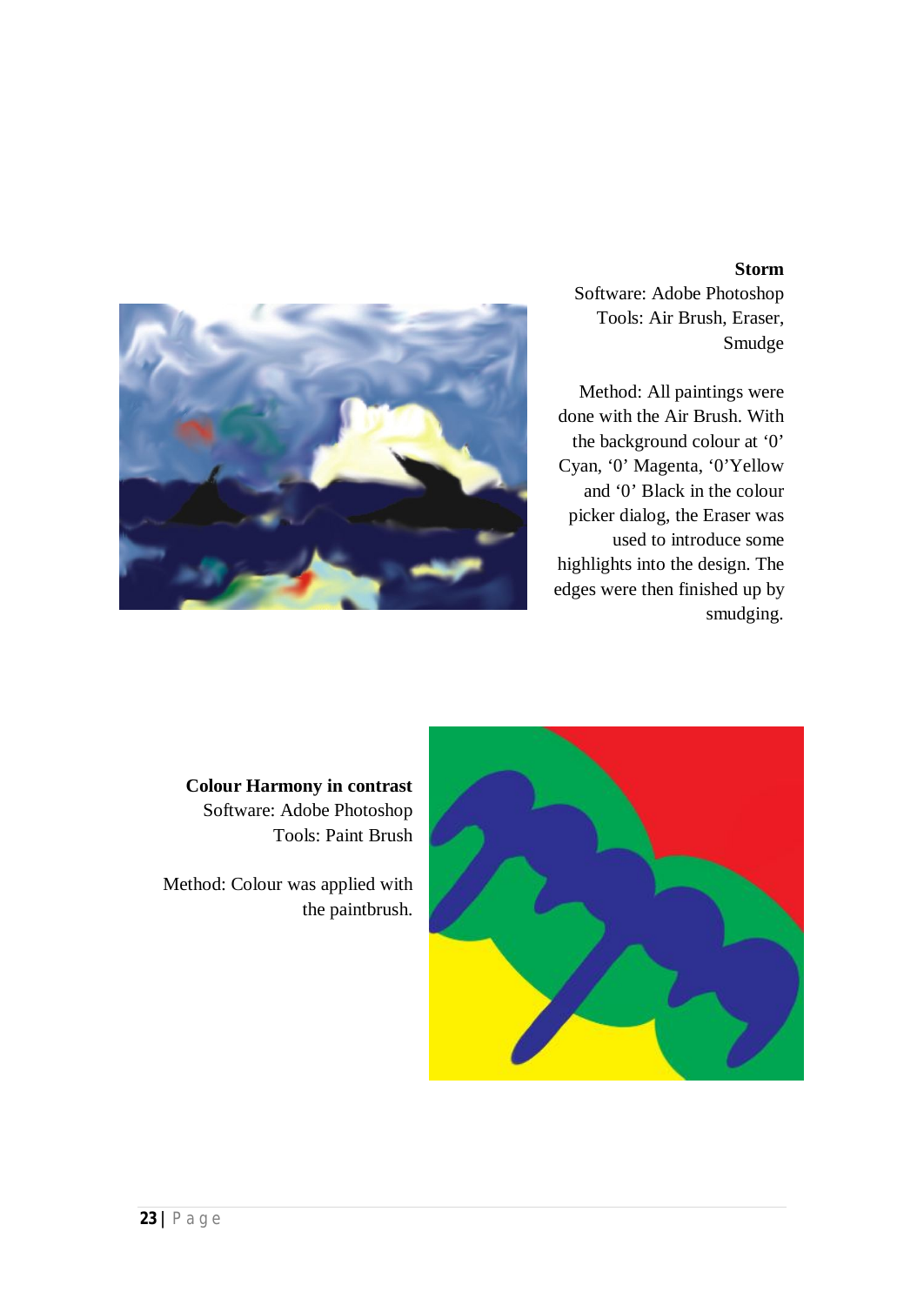#### **Conclusion**

The initial stages of the activities were quite hectic, with many arms being raised for help. With the exception of two students, none of the students had used Corel Draw or Photoshop before and so needed a lot of assistance. We spent a lot of time in the early stages was correcting, directing and assisting. In spite of all that, everyone was highly excited from beginning to the end, and none of the students expressed any desire to quit at any point in time. Throughout the exercises, none of the students was absent for more than one day. Students were given the opportunity to discuss some of the problems they faced whilst working. General advantages and disadvantages they perceived in the use of the computer for the creation of art were also discussed.

#### **Problems**

- Mouse control: The common problem faced by all the students was the control of the mouse especially when using the Freehand and the Bezier.
- Time: Students were confronted with too many icons, terminologies, commands and skills to be conversant with within a short time. It therefore became obvious by the end of the entire exercise that the students needed more time to grasp the basic vocabulary of computer art and to master enough skills requisite for meaningful self expressions. In fact most of the objects they produced, even though came from their own efforts were accidentals. In most cases, the researchers helped them to figure out images that could be obtained from their rough works.

Apart from these two major problems, the exercise was successful and it ignited the interest and enthusiasm of students in using the computer in art works.

#### *SUMMARY, CONCLUSIONS AND SUGGESTIONS*

The overall evidence from the students' performance in the exercise is that students of art in Ghanaian secondary schools can use the view that the use of computers in schools should go beyond Word Processing or even Internet browsing.

#### **Suggestions**

The researchers would therefore like to make the following suggestion:

- Any school that establishes an ICT centre should acquire programs that can be applied across the key learning areas within the school curriculum.
- Where instructors are not conversant, assistance of experienced users need to be sought for specific purposes. For example using Corel Draw or Adobe Illustrator to generate images for design.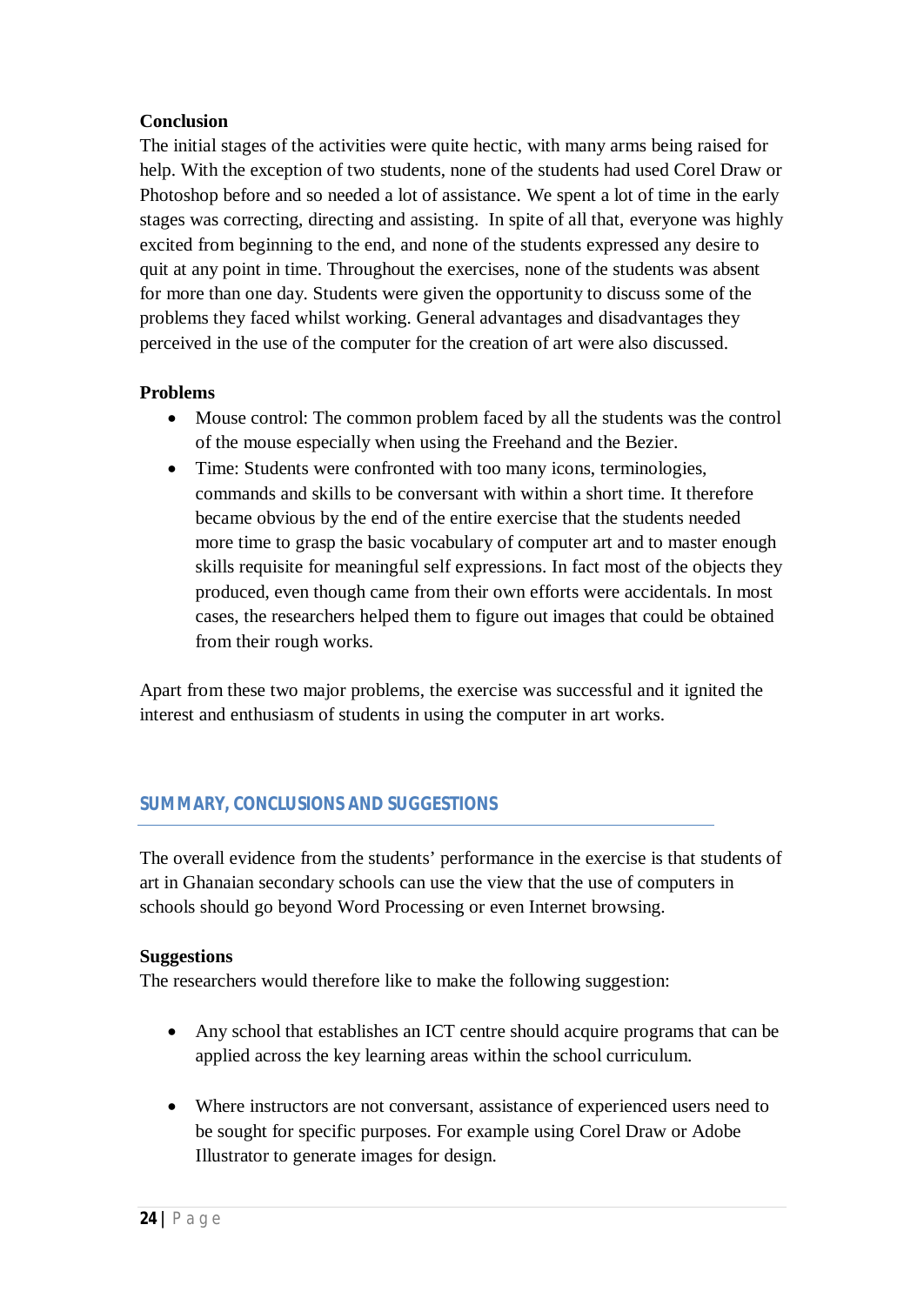The major concentration of ICT should be on the teaching of subject area software, for example, Corel Draw for art students. The general training programme should therefore be very concise and the basic skills should be taught within the first few days of the programme. The following topics are considered enough for the general programme:

#### *Hardware*

 Recognition of basic system components and connections (monitor, keyboard, CPU, printer)

#### *Software*

- Understanding basic operating system functions or software
- Performing basic word processing operations.

#### *Subject area studies - Art*

Identification and uses of categories of application software for Art and design – both Windows and Mac platforms.

- Word Processing/Desktop Publishing: E.g.: MS Word, Corel Word Perfect; Lotus Word Pro,Adobe In-Design, Aldus Pagemaker, Quark Express, or any such program.
- Drawing/Designing: Corel Draw, Adobe Illustrator, Adobe Freehand, Real Draw, Art Expression, Ad Pro, Fractal Design, Alias Sketch, Kai's Power Tools, Proprietory, Aldus Freehand, Ray Dream Designer, Strata Vision, or any such program.
- Painting/Photo Editing: MS Paint, Adobe Photoshop, Paintshop Pro, Corel Photo Paint, Adobe Fireworks, Prisms, TV Paint, Quantel Paintbox, Colour Studio, Paint Alchemy, Altsyso Fontographer, Fractal Painter, or any such program.